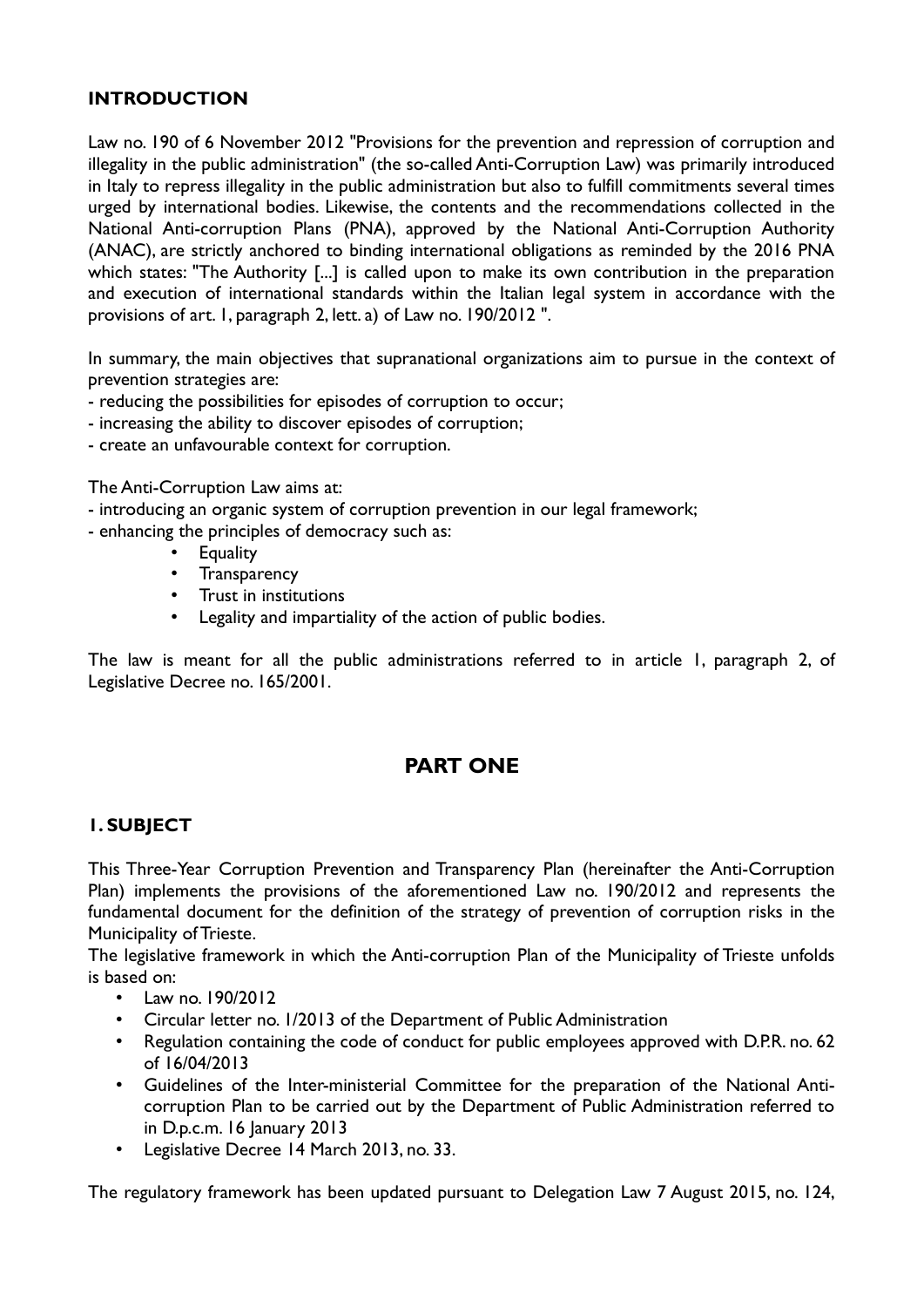on "reorganization of public administrations", which led to changes to the rules on anti-corruption, disciplinary and transparency (Legislative Decree no. 97/2016). In addition, Law no. 179 of 30 November 2017 on the protection of the authors of notifications and the relative the regulation approved by resolution of the National Anti-Corruption Authority no. 1033 of 30 October 2018 must be mentioned, as well as, with regard to the matter of transparency, the ANAC decisions no. 1309 and 1310 of December 28, 2016. A key role in the drafting of the Anti-Corruption Plan is finally held by:

- the 2015 National Anti-Corruption Plan (PNA), approved with resolution of the National Anti-Corruption Authority no. 12 of 28 October 2015;
- the 2016 PNA, approved with resolution of the National Anti-Corruption Authority no. 831 on 3 August 2016;
- the 2017 PNA, approved with resolution of the National Anti-Corruption Authority no. 1208 in November 22nd 2017;
- the 2018 PNA approved with resolution of the National Anti-Corruption Authority no. 1074 of 21 November 2018.

With regard to the conflict of interests, it is worthwhile keeping in mind the following explanatory documents issued by the National Anti-Corruption Authority (ANAC):

- the Opinion dated 02/25/2015 and the guidelines no. 6/2015;
- the ANAC Guidelines no. 5, implementing the Legislative Decree no. 50 of 04/18/2016;
- the proposal of ANAC guidelines, in consultation until November 19, on the "Identification and management of conflicts of interest in the procedures for the awarding of public contracts".

The prominent features of corruption have been clarified by the Presidency of the Council of Ministers in Circular no. 1 of 25 January 2013. According to the Presidency, the concept of corruption "must be understood in a broad sense, as including the various situations in which, during the administrative activity, a public subject gets private benefits ".

With regard to the concept of risk, this is commonly defined as the degree of probability that a given event occurs and the level of suitability of this event to compromise the achievement of the objectives of an organization.

The Anti-Corruption Plan, therefore, is the instrument with which the administration identifies the areas at risk of corruption, assesses the degree of incidence, detects the existing measures of contrast and those to implement.

As a result of the Legislative Decree no. 97/2016, the Anti-Corruption Plan includes a section dedicated to Transparency and the related annex.

# **2. ANALYSIS OF THE EXTERNAL AND INTERNAL CONTEXT**

The analysis of the external context aims to highlight the characteristics of the environment in which the Municipality operates.

The municipal area, located near the border with the Republic of Slovenia and with a wide access to the sea, is characterized by large insurance companies, important industrial activities – such as Wartsila, Fincantieri and Illy – but mainly by small and media enterprises.

Trieste is also a crossroads for considerable flows of freight traffic, both from land and from sea. As a result, Trieste can be attractive and profitable for criminal organizations and encourage illegal trafficking. New openings of catering businesses, accommodation facilities and upcoming shopping centers, suggest that the source of the investments must be carefully monitored.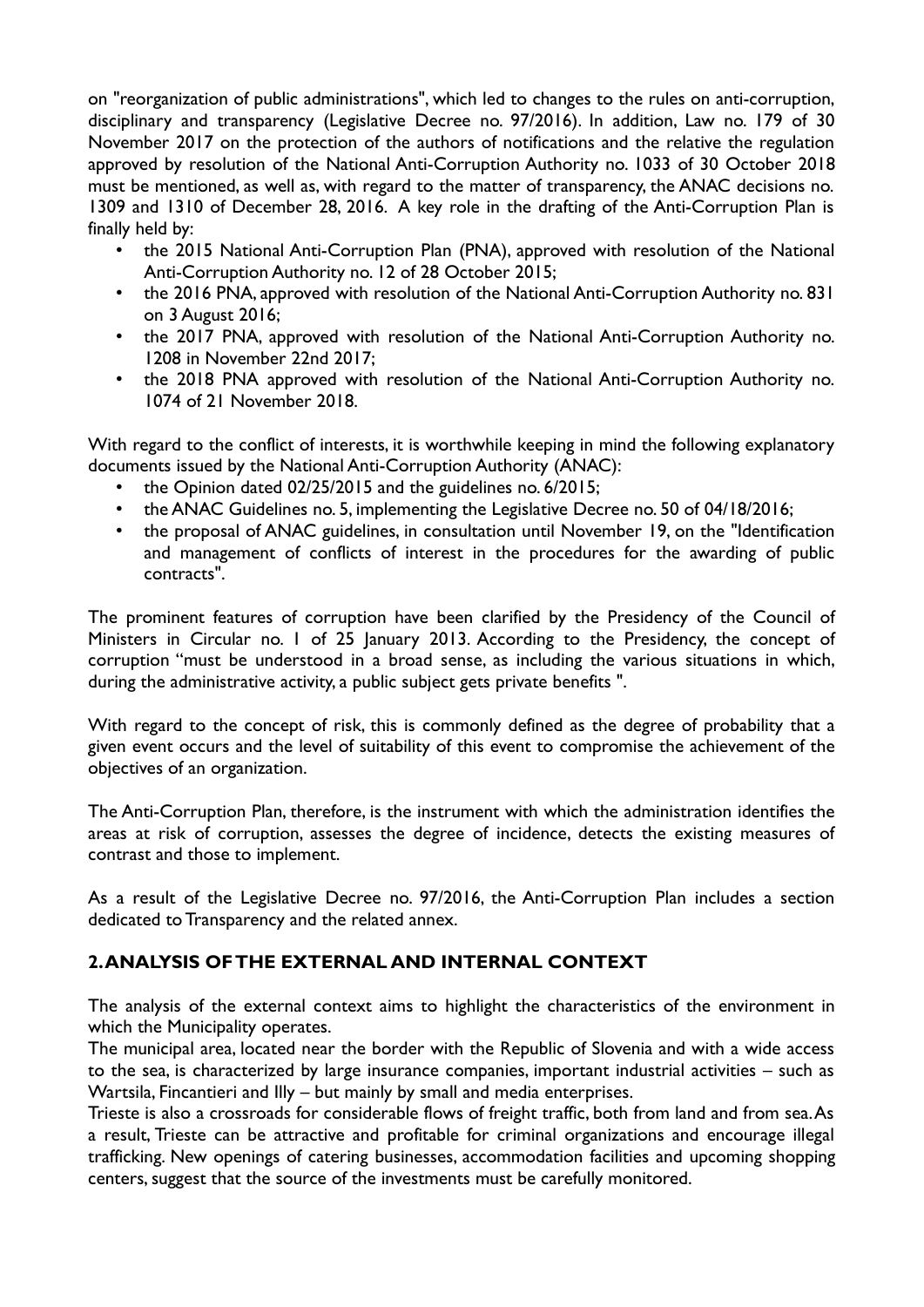Although there is no evidence of a stable mafia-like infiltration, recent episodes - also cited by the Attorney General at the Court of Appeal of Trieste during the Annual Report - denote the existence of "infiltration mafia endeavors, that are more daring and numerous in view of a substantial economic recovery, of a strong tourist relaunch and the start of large infrastructural and port works".

It should be noted that the whole territory is a crucial transit area for migrants, who use the routes provided both by the sea and by the Balkans.

In addition, given the ever-changing international scenario regarding the danger of attacks, particular attention must also be paid to the danger of possible onslaughts.

The analysis of the internal context concerns organizational and operational aspects that influence the sensitivity of the structure to corruption risks.

The close link between the Disciplinary Procedures Office and the Anti-Corruption Officer is allowing us to have quick reports on organizational criticisms and deviant behavior episodes in a short time, which is making it possible for the organization to rapidly move in order to reduce potential corruption risks.

The organization of the Municipality of Trieste, represented in the organization chart below, includes 28 management structures with a total number of approximately 2,500 employees. Many of the aforementioned structures operate through central and/or peripheral offices distributed throughout the territory.

Below, for illustrative purposes, the "macro" organizational chart as of 01.02.2019.

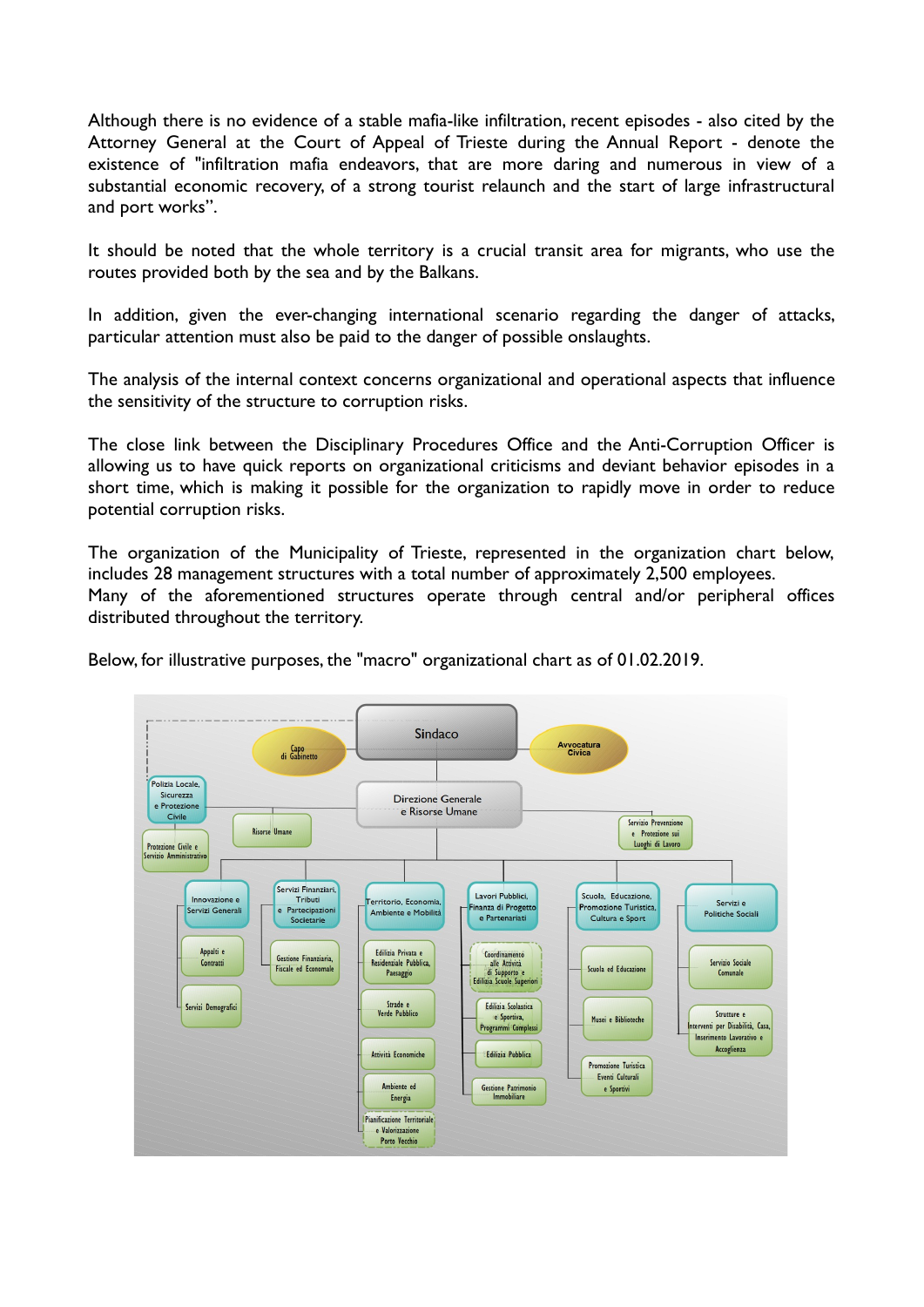Some of the structures are decentralized in the territory like: the Local Police districts, the Civic centers of the Demographic Services, the Markets, the Nurseries, the Infant Schools and the Recreational Centers directly managed by the Municipality as well as the State Schools that the Municipality manages by providing some types of services such as meals through an external company, museum and library institutions, sports facilities and, finally, the Territorial Operative Units of the Social Area and Facilities for the elderly and disabled.

The following table is a summary of the structures on the territory of the Municipality's area taken from the institution's latest Single Programming Document (DUP):

| <b>Description</b> |                                                           | Nr.            |
|--------------------|-----------------------------------------------------------|----------------|
| <b>Structures</b>  | Nurseries with direct management                          | 18             |
|                    | Kindergartens in convention                               | 8              |
|                    | State nursery schools                                     | 30             |
|                    | Municipal nursery schools                                 | 29             |
|                    | Elementary schools                                        | 43             |
|                    | Middle Schools                                            | 22             |
|                    | High schools                                              | 18             |
|                    | University                                                | ı              |
|                    | Libraries / reading centers                               | $\overline{4}$ |
|                    | Recreation centers                                        | 4              |
|                    | Residential facilities for the elderly                    | $\overline{2}$ |
|                    | Other structures: CAD                                     | I              |
|                    | Other facilities: day centers                             |                |
|                    | Assistance facilities for the disabled                    | 8              |
|                    | Assistance structures for foreigners managed in agreement | 4              |
|                    | Sport facilities                                          | 49             |

The considerable distribution of the operating activity of the institution in the territory highlights the need to create more points of contact between the center and the peripheral structures. The measures will be illustrated in detail in the "second part (risk management)", chapter 9.2 "risk treatment", second section, letter B "further general measures", fourth paragraph.

The context of the school and educational services deserves a special attention. More than a third of the municipal employees are, in fact, allocated within these services and located in about 70 municipal structures that cover the entire municipal territory. The presence of a number of municipal kindergartens equal to the state ones, the number of nursery schools and the experience of municipal youth-clubs (ricreatori) - the only one in Italy - generates a management complexity and an organizational criticality that can be compared to few experiences.

## **Monitoring 2018**

The monitoring of the 2018-2020 Plan has been carried out by the offices on a six months basis by means of a special check-list.

The control gave a positive result on most of the items, in particular it was acknowledged that the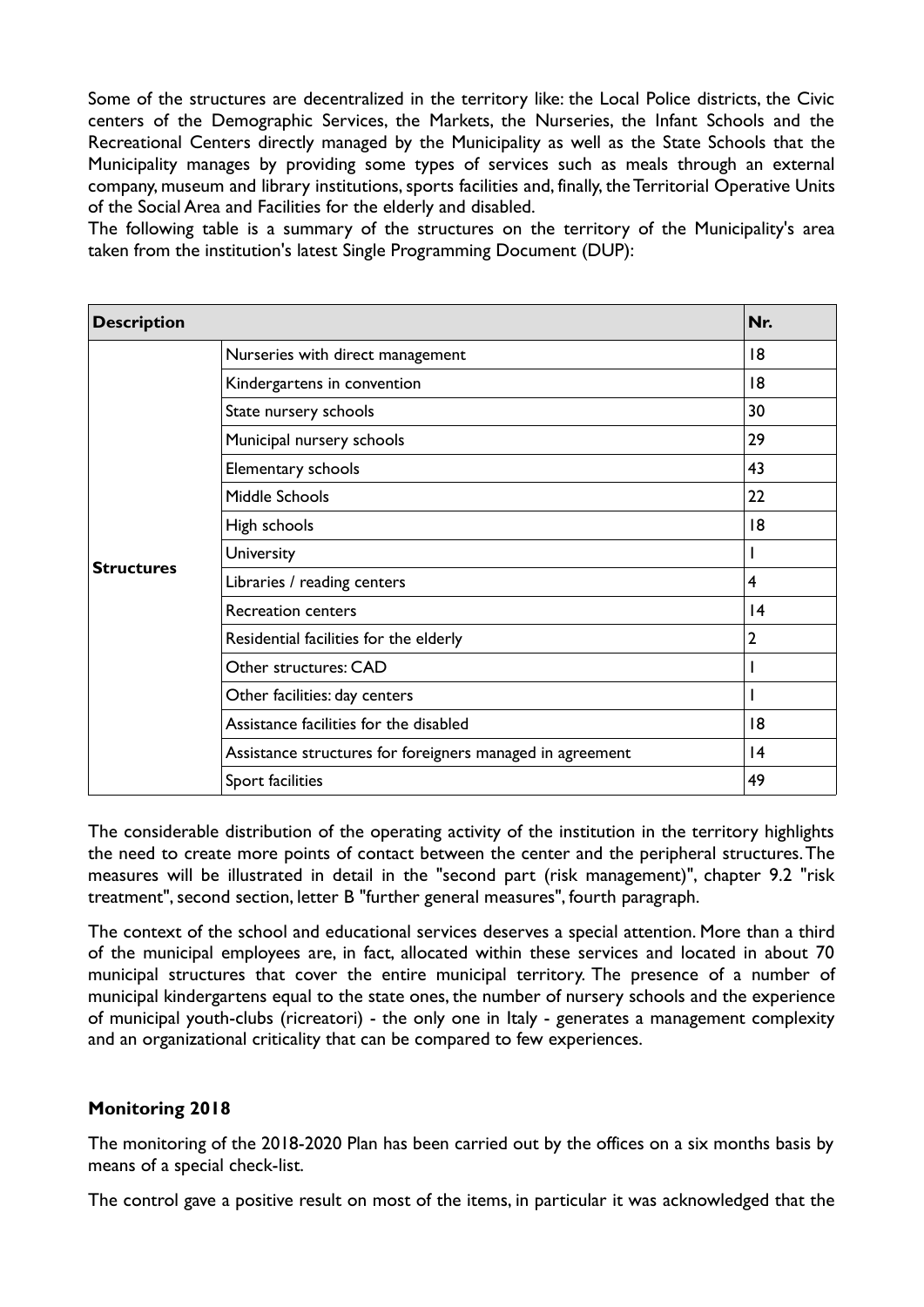regulations of the Municipality of Trieste provided a general contrast measure able to reduce the discretionary areas and promote equal treatments.

In particular, the regulation on the occupation of public land, the regulation of municipal schools and the urban police regulations have been updated, complying to the national regulations concerning the security of cities. In addition, the procedures for reviewing nursery, demographic services and real estate regulations are underway.

In relation to the application of the ISEE regulation controls, the Departments mainly involved have approved the control plans as required by the regulation.

Finally, it was noted that the continuous updating of the Contracts Regulations causes slowdowns due to the uninterrupted issuance of the Guidelines and the implementation of Decrees provided by the Contracts Code as well as to the delay in the launch of the state IT applications.

Regarding the monitoring of procedural times, no deviations were found.

For some measures, various methods of implementation have been described (eg discretion, rotation, constitutional duties) and in some cases, modalities of implementation in a centralized mode are required

The experience of the six-monthly audit has favored the participation of the structures in an active form with interesting proposals for changes.

In fact, also by virtue of the principle reaffirmed by ANAC according to which the measures must be sustainable and effective, the aim is to reformulate the general measures in order to give them greater objectivity and concreteness

## **3. PREPARATION OF THE ANTI-CORRUPTION PLAN**

Law no. 190/2012 and the legislative decree no. 33/2013, as amended by legislative decree no. 97/2016, expressly postulates that the Plan must meet the following requirements:

- identify the activities in which the risk of corruption is higher, even more than those indicated by the National Anti-Corruption Plan, and the related counter measures;
- provide, for the aforementioned activities, mechanisms for the arrangement, implementation and control of decisions suitable for preventing the risk of corruption;
- provide information obligations, with particular regard to the activities most at risk, towards the Head of the Prevention of Corruption and Transparency;
- define the methods for monitoring compliance with the terms, provided by law or regulations, for the conclusion of the proceedings;
- define the methods of monitoring the relationships between the administration and the subjects that stipulate contracts or are directly interested in authorization procedures, granting or providing economic advantages of any kind;
- identify the specific transparency obligations and any further obligations with respect to those provided for by law, also indicating the chain of responsibility for publication;

and that it is structured in such a way as to:

- assess the level of exposure of the organizational structures to the risk of corruption;
- indicate the organizational interventions aimed at preventing the same risk;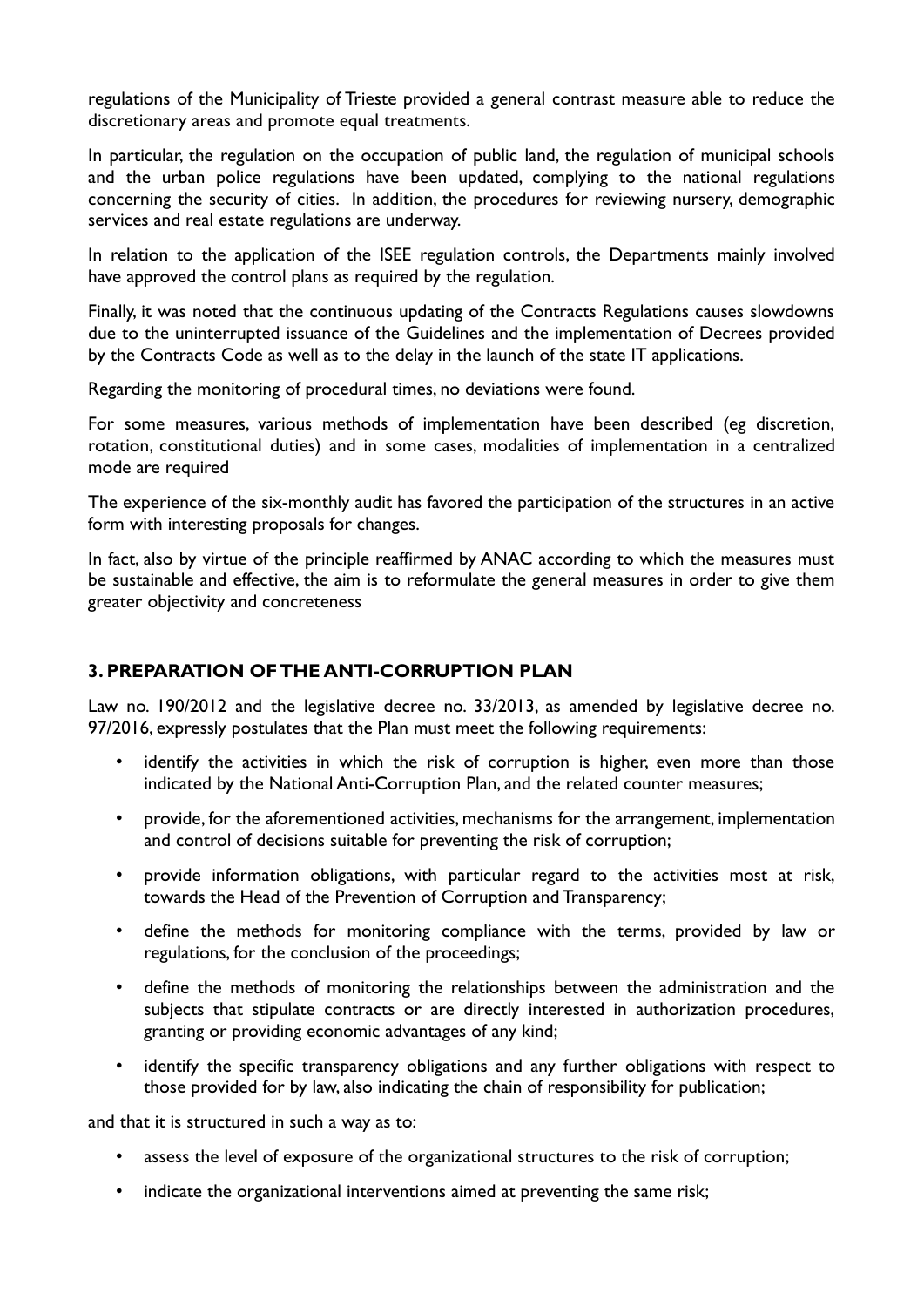• identify appropriate procedures to select and train employees called to work in sectors particularly exposed to corruption.

In this perspective, therefore, the Anti-Corruption Plan can legitimately be included among the risk management tools.

As also noted in the PNA, the preparation of this Plan must respond to the concrete purpose of pursuing the prevention, which constitutes the central moment of the elaboration and must be integrated or implemented with reference to areas particularly exposed to corruption phenomena. In particular, the latest update of the PNA did not indicate any particular risk areas but provided operational indications on cross-cutting critical issues, such as for example on the lack of coordination between the different programming tools (strategic and operational objectives of the performance plan and anti-corruption plan) and emerged from the monitoring carried out on the anti-corruption plans of the institution

The implementation of the Anti-Corruption Plan is combined in a strictly interactive manner with the following fundamental documents:

- the Code of Conduct of the Municipality of Trieste, which integrates and specifies the Code of Conduct for Public Employees approved by D.P.R. no. 62 of 16.04.2013;
- the Regulations for internal controls;
- the auditing  $-$  internal controls Plan;
- the Regulation for the economic aid and financial benefits;
- the Regulation on the administrative procedure;
- legislative decree no. 39 / 2013 (incompatibility and ineligibility);
- the performance management cycle;
- the Regulation on the exercise of the sanctioning power pursuant to art. 47 of Legislative Decree no. 33 of 03/14/2013 approved by an ANAC provision dated 15.07.2015 and, most recently, on 11/16/2016.
- The new privacy code modified with legislative decree no. 101 of 08.08.2018 which provides for the adaptation of national legislation to the provisions of EU Regulation 2016/679

The method of elaboration of the present Plan has been carried out in compliance with the following two substantial phases:

a) distinct risk mapping at the following times:

- identification of risk areas and sensitive processes;
- risk analysis and assessment;

b) risk treatment.

Finally, in a perspective of simplification and rationalization, the adaptation of homogeneous measures for similar cases is reiterated, as suggested by the latest PNA, through the use of optional general measures originating from the synthesis of different cases.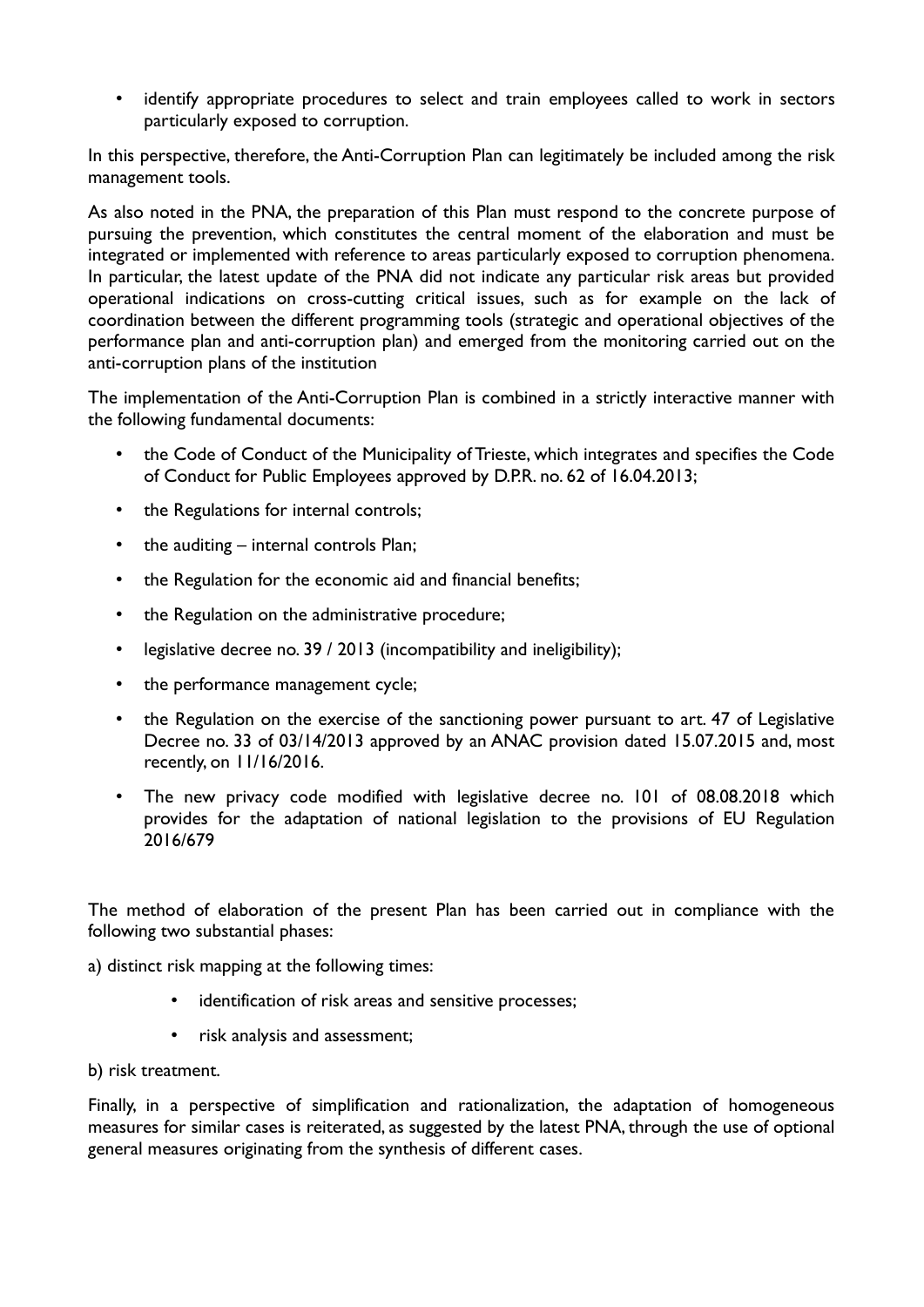## **4. DYNAMIC APPROVAL AND DEVELOPMENT OF THE PLAN AND UPDATING OF CONTENTS**

The first anti-corruption Plan for the three-year period 2014-2016 was approved on 01.01.2014 with resolution no. 32/2014, on the proposal of the Corruption Prevention and Transparency Manager. The subsequent updates have been approved with resolution no. 383 of 09.14.2015, with resolution no. 412 of 09.12.2016, with resolution no. 107 of 30.03.2017 and with resolution no. 29 of 29.01.2018.

This update is also approved by the City Committee (Giunta), following a proposal put forward by the Head of Corruption Prevention and Transparency.

By January 31 of each year the updating of the Anti-Corruption Plan will be approved, taking the following three-year period as reference.

Any changes that will be appropriate and/or necessary in the event that the Plan, in its formulation, turns out to be inadequate to guarantee an effective prevention or if regulatory changes occur, will be promptly approved by the City Committee with its own resolution, upon proposal of the Responsible of the Prevention of Corruption and Transparency.

The 2018 Plan has introduced a six-monthly periodicity in monitoring the implementation of the measures of the Plan in order to be able to assess its sustainability and any corrective measures in advance

In fact, the analysis of the results of this monitoring has made it possible to evolve the measures to combat corruption in terms of greater measurability, so the present 2019 plan takes a further step forward in foreseeing the objectives connected to each of the optional general measures, such as reported in the respective paragraphs.

While the 2018 Plan eliminated from the list of the areas mapped as at risk that relating to the disciplinary action in that the related proceedings constitute in themselves subject to stringent controls and monitoring by the Public Function, this plan maintains all the others risk areas identified by the Municipality in addition to the mandatory ones.

# **5. CORRUPTION PREVENTION AND TRANSPARENCY MANAGER**

It is confirmed that the role of Corruption Prevention and Transparency Manager (hereinafter "Responsible") has been entrusted to the top management of the Secretary General, in accordance with the provisions of Article 1, paragraph 7, of Law no. 190/2012, as stated in the appointment of the Mayor prot. corr. no. B - 13/7 - 5/1 - 2016 (3266/2016) of 29.07.2016, as an impartial figure in the performance of his duties and with a higher authority over the body.

The Responsible shall:

- prepare the prevention plan proposal, which must be adopted by the management body of each administration (art. 1, paragraph 8 of the Anti-Corruption Law);
- define appropriate procedures to select and train employees to work in sectors particularly exposed to corruption (Article 1, paragraph 8);
- verify the effective implementation of the plan and its suitability (Article 1, paragraph 10, letter a);
- propose changes to the plan in the event of significant changes in the organization or in the activity of the administration (Article 1, paragraph 10, letter a);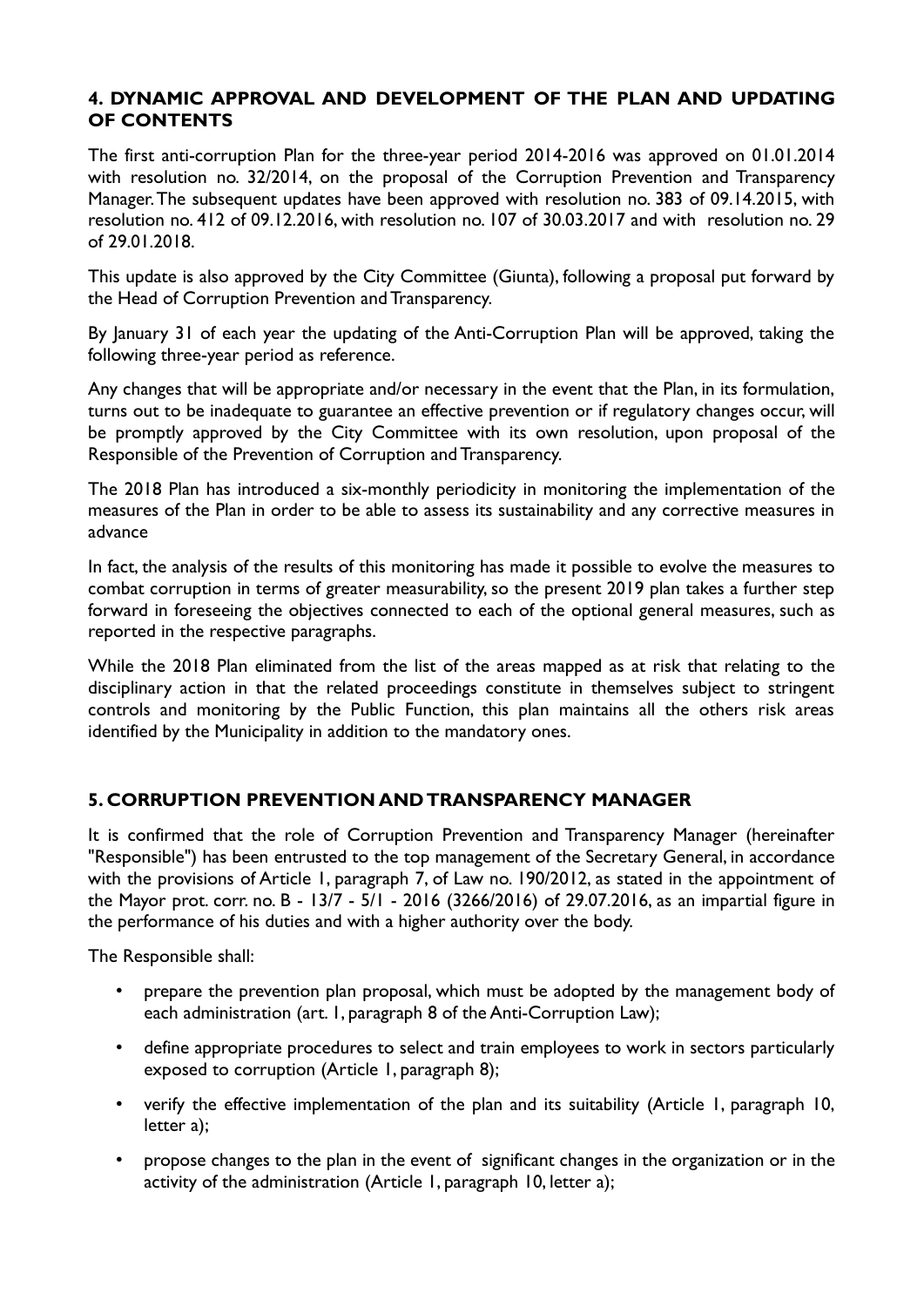- verify the actual rotation in the offices responsible for carrying out activities in which the risk of corruption crimes is committed, according to the method described below (article 1, paragraph 10, letter b);
- identify the personnel to be included in training courses on ethics and legality (article 1, paragraph 10, letter c);

The tasks assigned to the Manager cannot be delegated, except in the case of extraordinary and motivated needs, attributable to exceptional situations, while remaining responsible in the delegating party not only in supervising but also *in eligendo*.

The activity of the Responsible is, however, supported by a staff office whose competences also include those relating to the management of transparency, organization and secretariat of the Independent Evaluation Body.

In the previous Plans the role of the anti-money laundering manager referred to in the decree of the Ministry of the Interior on September 26, 2015 was to be considered similar to the functions of the Responsible.

## **6. ACTIONS OF AWARENESS AND RELATIONSHIP WITH THE CIVIL SOCIETY**

For the best achievement of the tasks provided, the anti-corruption plan proposal is presented in public notice on the civic network and sent to consumer and user associations, trade unions, the Guarantee Committee (Comitato Unico di Garanzia), the Equal Opportunities Commission (Commissione Pari Opportunità), the President of the Municipal Council, to the Councilors, the Presidents of the Circumscriptions and the Officers (Assessori), and is also published on the intranet, with the possibility of presenting observations.

Observations are evaluated for the final formulation or updating of this Plan.

Near the public consultation of this 2019 plan, a day of transparency was announced on 18.12.2018 in front of citizenship aimed at a coordinated reading of the rules and interventions on the subject of anti-corruption, transparency and privacy with respect to the Accounts Court's jurisprudence in the matter.

# **7. THE INDEPENDENT ASSESSMENT BODY (OIV)**

The OIV plays an important role in the management system of performance and transparency in public administrations.

The rules on anti-corruption and transparency, including the ANAC guidelines on the subject, attribute to this figure the task of:

- participate in the risk management process;
- verify that in assessing and evaluating performance, the objectives connected with anticorruption and transparency are taken into account;
- verify, in particular, the consistency between the objectives relating to the implementation and promotion of transparency and the implementation of corruption prevention measures and those indicated in the strategic-management planning documents;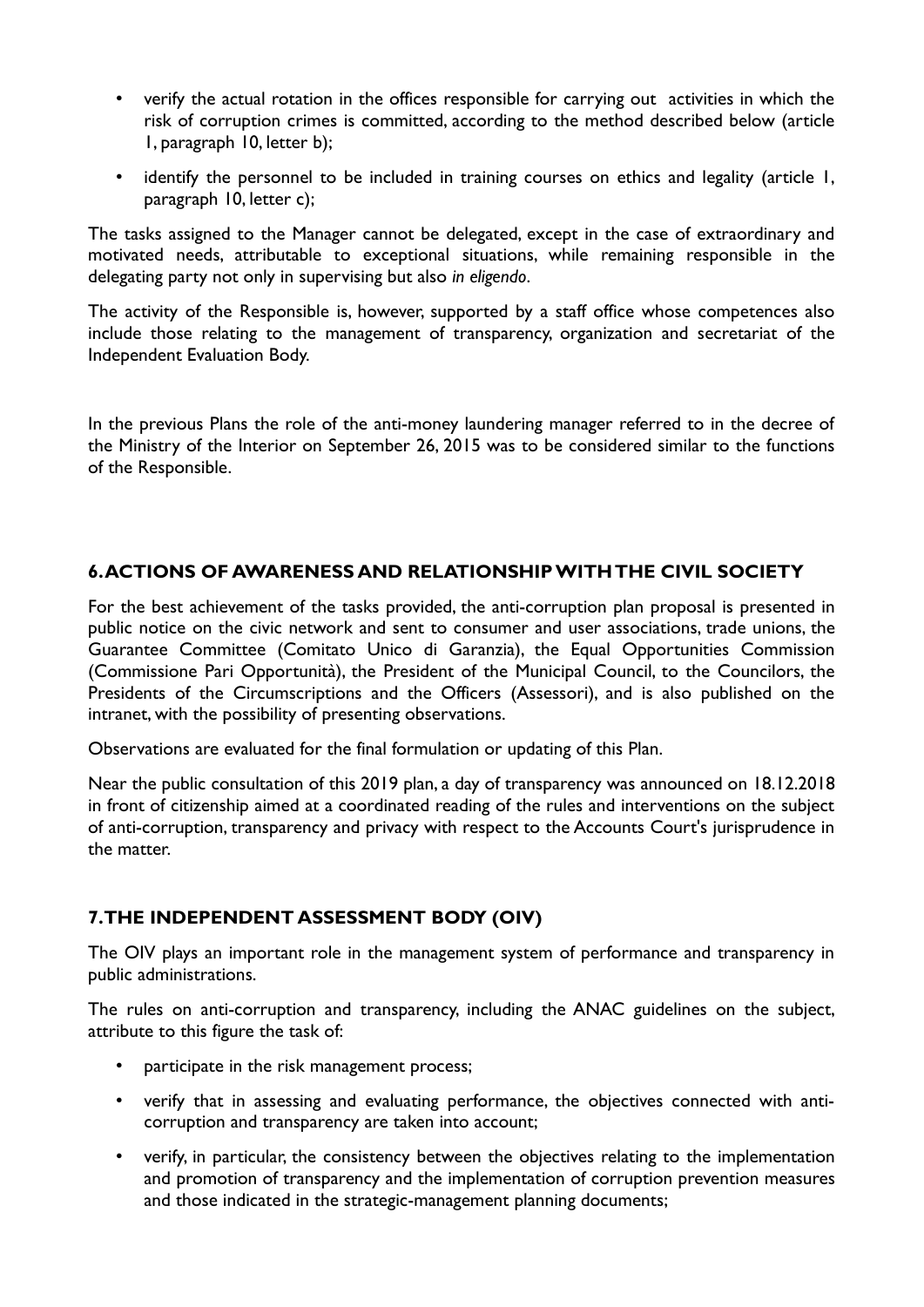- verify the contents of the annual Report on the implementation of corruption prevention in relation to the connected objectives;
- use the data and information relating to the implementation of the measures of the anticorruption Plan and of the obligations of publicity and transparency for the purpose of evaluating individual performance and, in agreement with the Responsible, certifying their fulfillment;
- express mandatory opinion on the code of conduct that each administration adopts pursuant to art. 54, paragraph 5, of Legislative Decree no. 165/2001 as amended by art. 1, paragraph 44, of L. no. 190/2012, and related periodic updates;
- receive the annual monitoring data on the implementation of the codes of conduct required by art. 15, 3rd paragraph, of the D.P.R. no. 62/2013 for the purpose of controlling the implementation and compliance with the codes by the managers to be taken into account when formulating the annual evaluation proposal.

As required by article 1, paragraph 8-bis, of the L. no. 190/2012 as amended by Legislative Decree no. 97/2016, which strengthened the functions already assigned to the OIV in the field of corruption prevention and transparency, also in a logic of coordination with the RPCT and of relations with the ANAC, for the performance of its tasks it may request information from the Responsible and carry out auditions of employees and, if requested, reports to ANAC on the status of implementation of measures to prevent corruption and transparency.

The connection between the performance objectives and the transparency measures has also found confirmation in the art. 10, paragraph 3, of Legislative Decree no. 33/2013 as amended by Legislative Decree no. 97/2016, where it was stated that the promotion of greater levels of transparency is a strategic objective of each administration, in order to see the paragraph relating to the implementation of the Plan.

## **8. OTHER SUBJECTS WHO COLLABORATE TO THE PREVENTION OF CORRUPTION**

## ALL THE MANAGERS

The activity of the Manager is flanked by that of all the managers, who actively participate in the development of the Anti-Corruption Plan.

In particular, paragraph 1 of Article 16 of Legislative Decree no. 165/2001 provides that the managers:

- "Contribute to the definition of appropriate measures to prevent and combat corruption and to monitor compliance by employees of the office to which they are assigned";
- "Provide the information required by the competent body for the identification of activities in which the risk of corruption is highest and formulate specific proposals aimed at preventing the same risk";
- "Provide for the monitoring of activities in which the risk of corruption carried out in the office to which they are assigned is higher, arranging, with a motivated provision, the rotation of personnel in cases of the initiation of criminal or disciplinary proceedings for corrupt conduct. "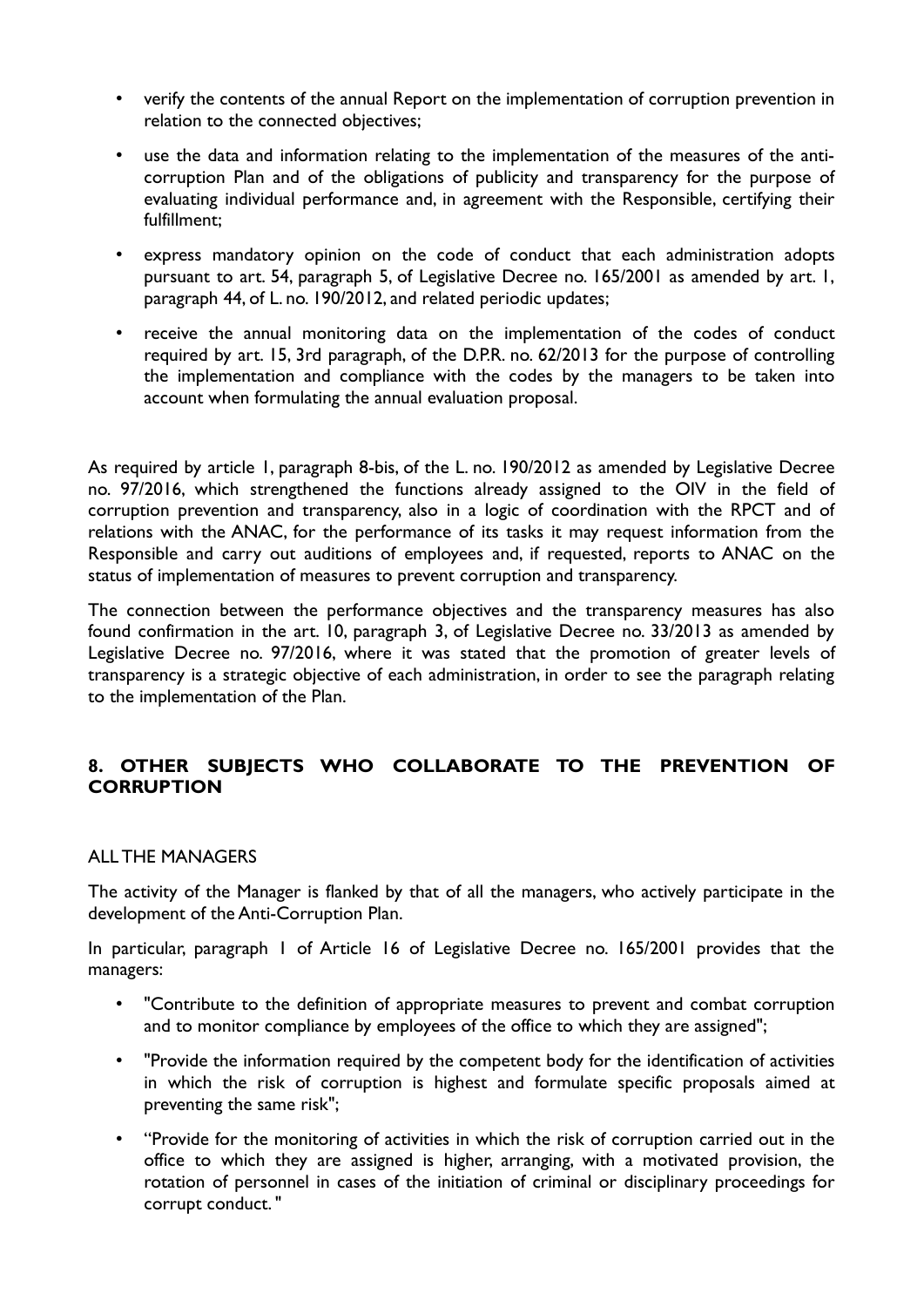Therefore the executives participate in the risk management, proposal, monitoring and control activities.

They are responsible for the correct implementation and observance of the provisions contained in Law no. 190/2012 and in the Anti-corruption Plan, implementing the risk prevention measures and the provisions concerning the transparency obligations, actively cooperating with the Responsible for fulfilling the obligations of publicity and transparency, respecting and implementing the directives, collaborating with the subjects and with the structures involved for the correct implementation and effective functioning of the integrated internal control system.

#### THE HUMAN RESOURCES MANAGER

Guarantees the effective rotation of personnel in the structures with the highest risk of corruption and collaborates with the Responsible in identifying the personnel to be included in specific training programs.

#### THE MANAGER OF THE CIVIC NETWORK

Identified in the Director of the Innovation, Tourism and Economic Development Area, he assists the Responsible in carrying out his duties and activities and guarantees, also through the in-house instrumental company TCD - Trieste Città Digitale srl, the regular and correct functioning of the civic network, as well as its accessibility and security.

## THE DISCIPLINARY PROCEDURES OFFICE (UPD)

The Disciplinary Proceedings Office plays a primary role in contrasting and preventing offenses within the Municipality.

In addition to the activity connected to violations of a strictly disciplinary nature carried out by employees or managers, it provides for the timely notification to the criminal judicial authorities or reporting to the Court of Auditors for their respective competences where the manager, bound by art.13, 8th paragraph, of Presidential Decree no. 16/2013, has not already done so, collaborating, where requested, with the judicial police bodies.

Provides support and legal advice to managers in disciplinary matters, in particular with regard to the procedures under their jurisdiction pursuant to art. 55-quater of Legislative Decree 165/2001 in the event that employees are caught in the act, or through instruments of surveillance or registration of access, at the time of setting up a configurable conduct as a false attestation of presence in service.

Punctually, within the term of twenty days from their adoption, provides to the communications of initiation and conclusion of each disciplinary procedure as well as of any provision for precautionary suspension of employees to the Inspectorate for the Public Function, as provided for by art. 55-bis of the aforementioned Legislative Decree 165/2001.

Finally, it monitors and reports to the Manager on all critical situations in the management of the disciplinary responsibility of employees by managers for the purposes of disciplinary action against them and / or activation of consequences on managerial responsibility for the purposes of evaluation of performance, individual and organizational.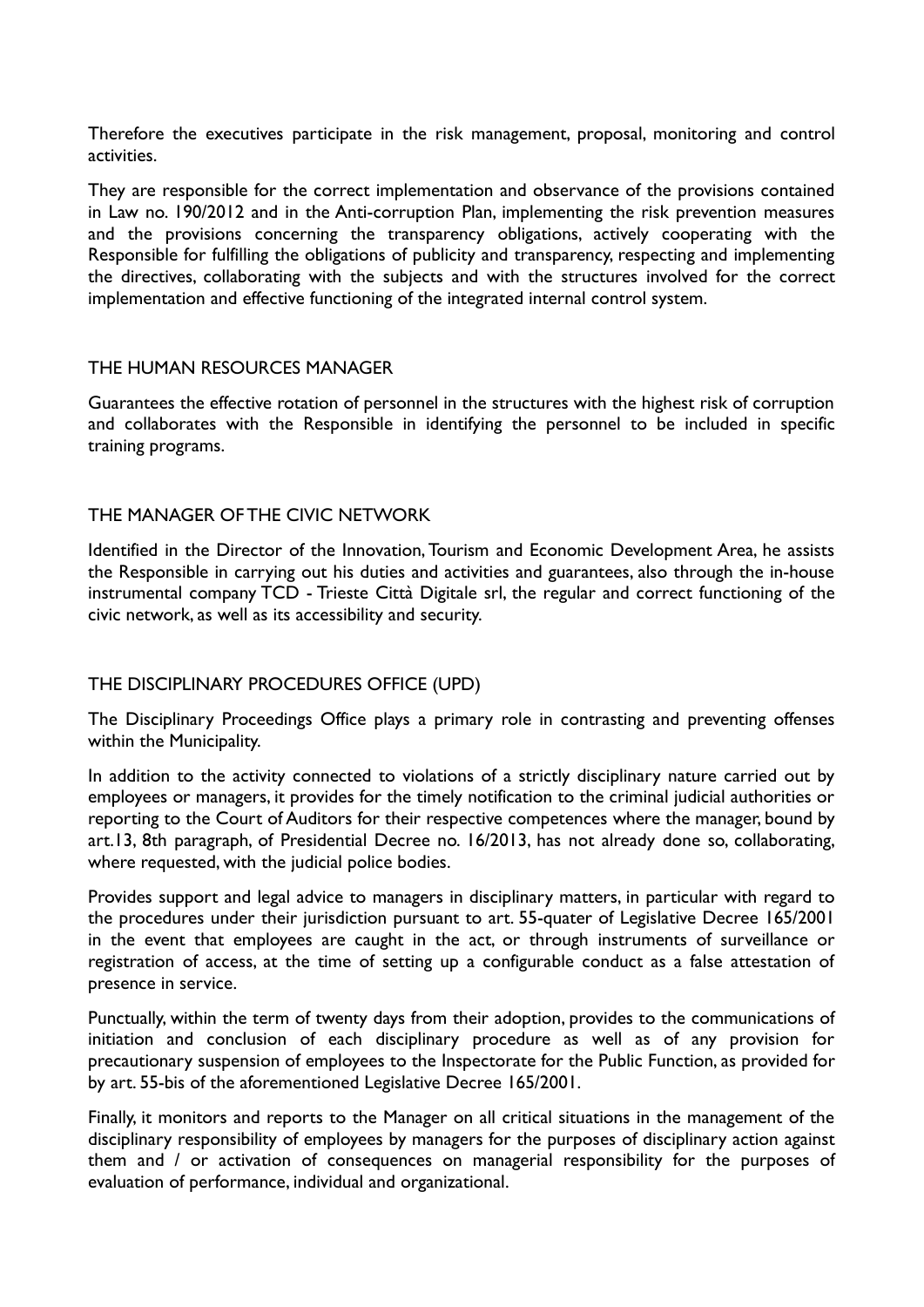The Disciplinary Proceedings Office also works in conjunction with the Responsible referred to in art. 1, paragraph 7, of the L. no.190 / 2012 for the purposes of carrying out the activities provided by article 15, paragraphs 1, 2 and 3 of the D.P.R. no. 62/2013 regarding:

- Supervisory and monitoring activities on the application of the codes of conduct of public employees, in conjunction with the managers responsible for each structure and the internal control structures, in particular as regards the control of extra-work activities and the control of attendance and permits ;
- Collection of ascertained and sanctioned illegal conducts ensuring at every stage of the procedure the guarantees pursuant to art. 54 bis of Legislative Decree no. 165/2001 - also for the purpose of recording the data to be provided annually to the National Anti-Corruption Authority and to the Independent Evaluation Body, called to carry out a supervision activity on the application of the Codes of conduct;
- Collection of reports of violation of codes of conduct and communication to R, P, C, T, (art.14 of the Code of business behavior);
- Periodic publication of exemplary anonymous cases, taken from the concrete experience of the administration, in which the inappropriate behavior that has brought about the disciplinary offense, as provided by art. 4 of the PNA;
- Collaboration in the preparation of periodic proposals for updating the Code of Conduct to be submitted to the City Commission (Giunta).

For the best performance of their duties, the manager of the Disciplinary Proceedings Office can be given credentials to access the attendance management system, the medical certificate management system, the municipal registry, the SIATEL management system (Revenue Agency ) and the Telemaco database (business register).

#### **EMPLOYEES**

All employees and managers participate in the risk management process, lending their collaboration to the Responsible with the following actions:

- intervene with proposals during the preparation of the Anti-Corruption Plan;
- punctually comply with the provisions of the plan, also by virtue of the obligations of loyalty and diligence that derive from the employment relationship established with the Municipality of Trieste by implementing the preventive measures provided by the plan;
- to point out in particular the situations of conflict of interest, even potential, which concerns them;
- report with the modalities included in the institutional website of the institution and on the municipal intranet the situations of illegality of which they have come to know as also foreseen by article 7 of the Code of business behavior, without prejudice to the obligation of reporting to the judicial authority in the cases provided for by the penal code (Article 8 of Presidential Decree No. 62/2013).

The dissemination of the contents of the Anti-Corruption Plan in the administration structures will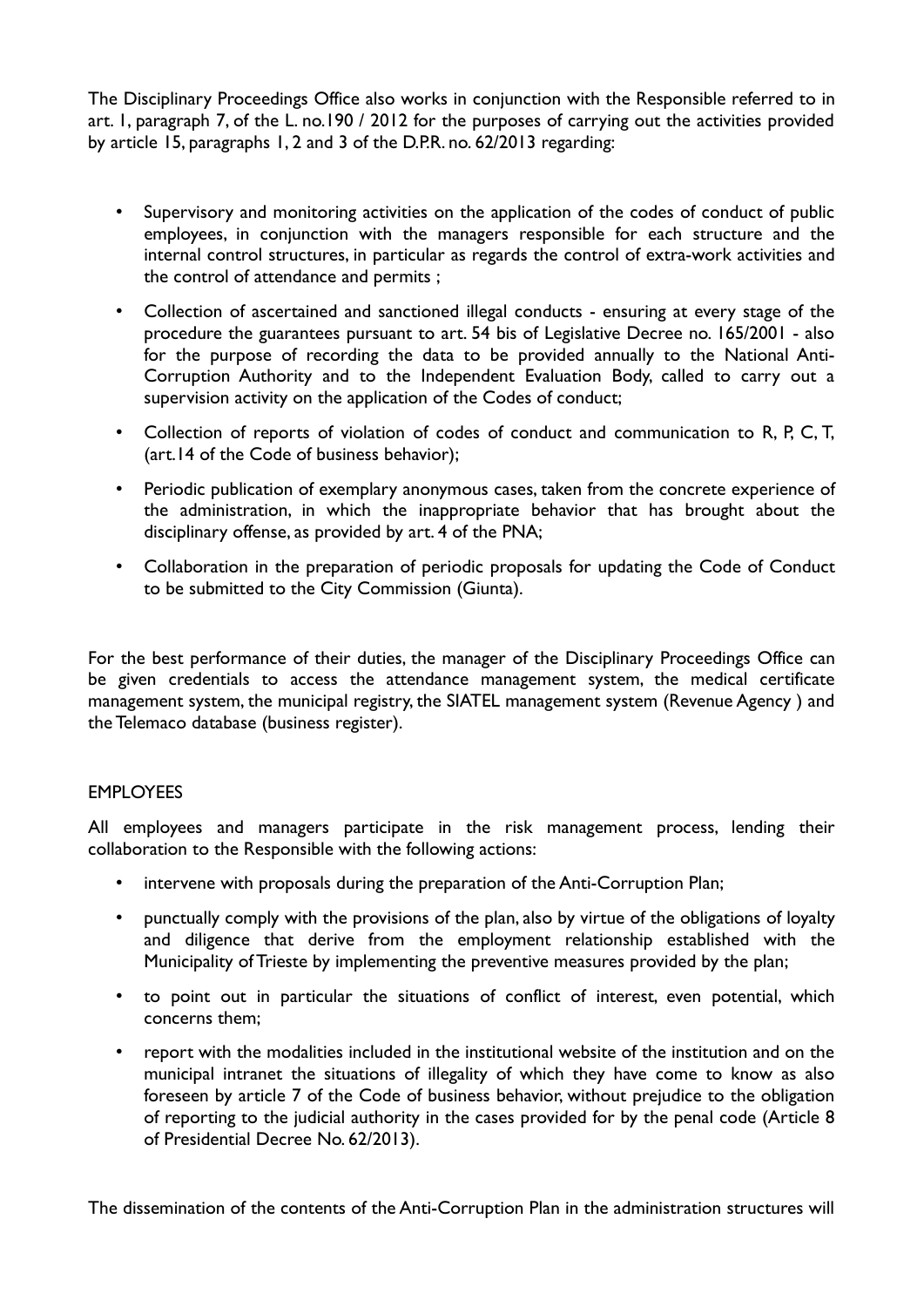be treated with capillary features and each employee will have to become an active part in the knowledge and in-depth analysis in proportion to the role and profile covered.

Violation of the anti-corruption plan is a source of disciplinary responsibility.

The violation of duties is also relevant for the purposes of criminal, civil, administrative and accounting responsibility when the responsibilities are connected to the violation of corresponding duties, obligations, laws and regulations.

#### COLLABORATORS TO ANY TITLE

Collaborators observe, as compatible, the measures contained in the Plan and the rules of the Code of Conduct and report to the Supervisor the situations of abuse in the Administration of which they have become aware in carrying out the tasks assigned.

Collaborators are those who cannot be included among the employees but who carry out their professional activity in the context of the municipal services, that is, consultants with any type of contract or assignment, heads of organs and offices in direct collaboration of the political authorities, collaborators as suppliers of goods or services and who carry out works in favor of the administration, trainee, social workers (LSU).

## **SECOND PART (RISK MANAGEMENT)**

# **9. IDENTIFICATION OF RISK AREAS AND SENSITIVE PROCESSES**

The identification of the risk areas is intended to allow the determination of the most sensitive areas, so it is necessary to maintain a high level of attention where the preventive measures are already optimally activated, or implement them where they are imperfect.

Article 1, paragraph 16, of the Law no. 190/2012 identifies the areas of risk common to all public administrations, which refer to the proceedings of:

a) authorization or concession;

b) choice of the contractor for the assignment of works, supplies and services, also with reference to the selection method chosen pursuant to the code of public contracts relating to work, services and supplies, pursuant to Legislative Decree no.50 / 2016 (pursuant to Legislative Decree No. 163/2006);

c) granting and disbursement of grants, contributions, subsidies, financial aids, as well as the attribution of economic advantages of any kind to individuals and public and private bodies;

d) competitions and selective tests for the recruitment of personnel and career progressions pursuant to art. 24 of Legislative Decree no. 150/2009.

Further areas of risk for the Municipality of Trieste have been identified, already in the first Anti-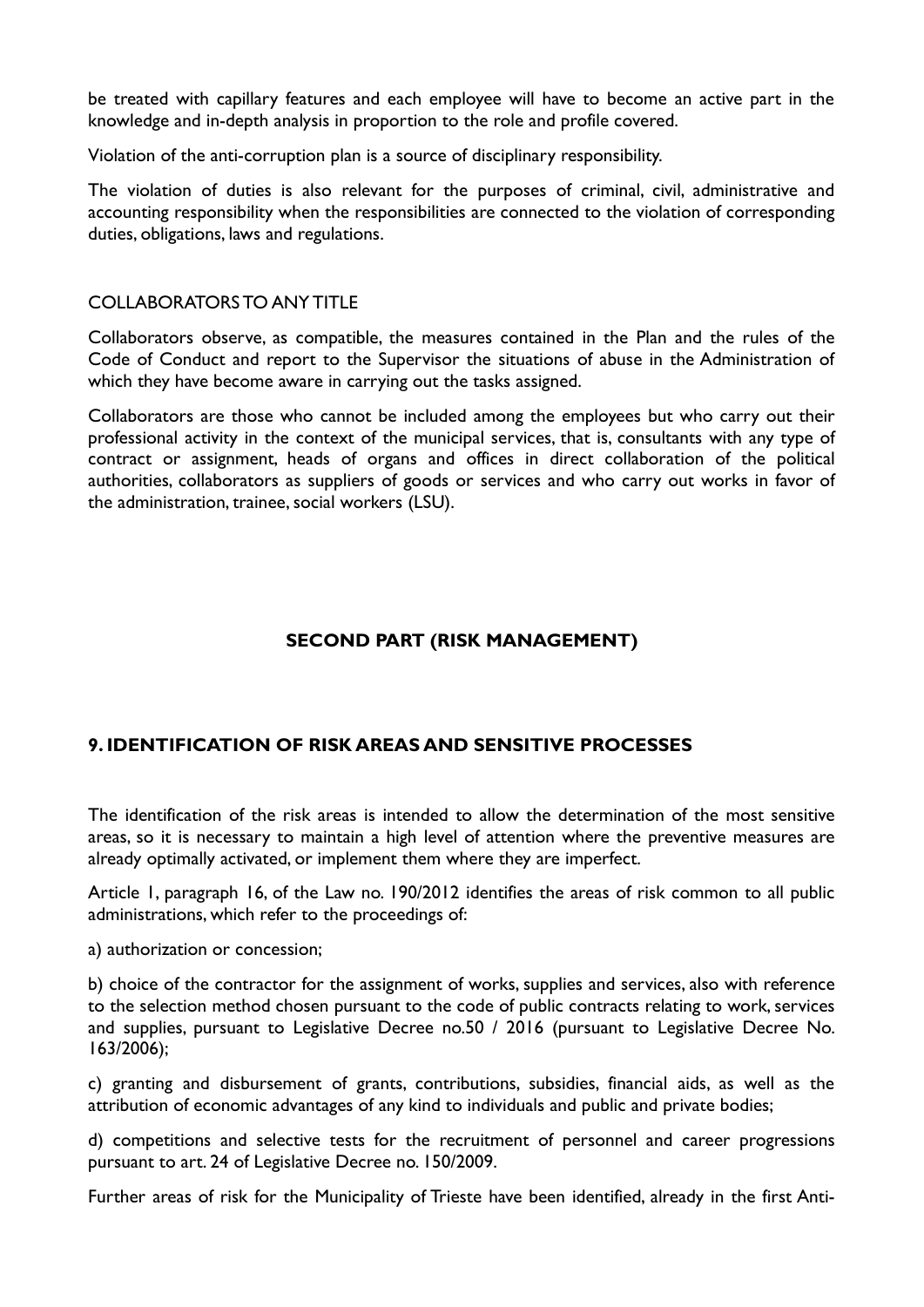Corruption Plan, through a process of analysis of the procedures carried out by the managers and on the basis of the experience gained and the organization of the body collected by the Responsible.

# **9.1. ANALYSIS AND GRADUATION OF RISKS**

Procedures were examined in all the different phases of the initiative, the preliminary investigation, and the adoption of the final act, so as to identify the greater exposure of the responsible subjects.

## **Risk graduation**

In approving the 2015 Plan, following the suggestions of the OIV, the Municipality of Trieste has adopted a risk grading method, already used by executives, for the various risk areas as perceived in each structure.

The method and its results are reported, the first, at the bottom of the present plan and, the second, in the annex relative to the single cards, offering the possibility to correlate the risk prevention measures to the gravity of the risk.

Such a representation of risk is an important starting point for defining priorities and scheduling the prevention and protection measures to be adopted.

What is emerging is an approval on the "average" risk level. This suggests that in the future the actual numerical values should be required.

## **Risk analysis**

As part of the analysis carried out on the risks and on the sensitive processes mapped, it was possible to detect several sensitive processes common to almost all the procedures which in turn provided, as a measure of contrast, the same general actions.

More specifically, the common sensitive processes, such as preliminary investigation segments or inter-procedural acts, were identified in:

- substitutive declarations and self-certifications, present in numerous proceedings and necessary for access to various services, especially if on favorable terms;
- publication and transparency phase now provided for a large number of documents;
- delicacy of the motivational phase in the measures;
- knowledge of work procedures and standards of the procedure;
- stages following the adoption of the measures.

To respond to these common themes, the following measures were provided in the individual risk area tables:

- activation of checks (including random checks) eg on self-declarations and ISEE models;
- compliance with the transparency / publicity obligations of the activity performed;
- training activities for the personnel involved;
- compliance with standards and / or regulations where they exist: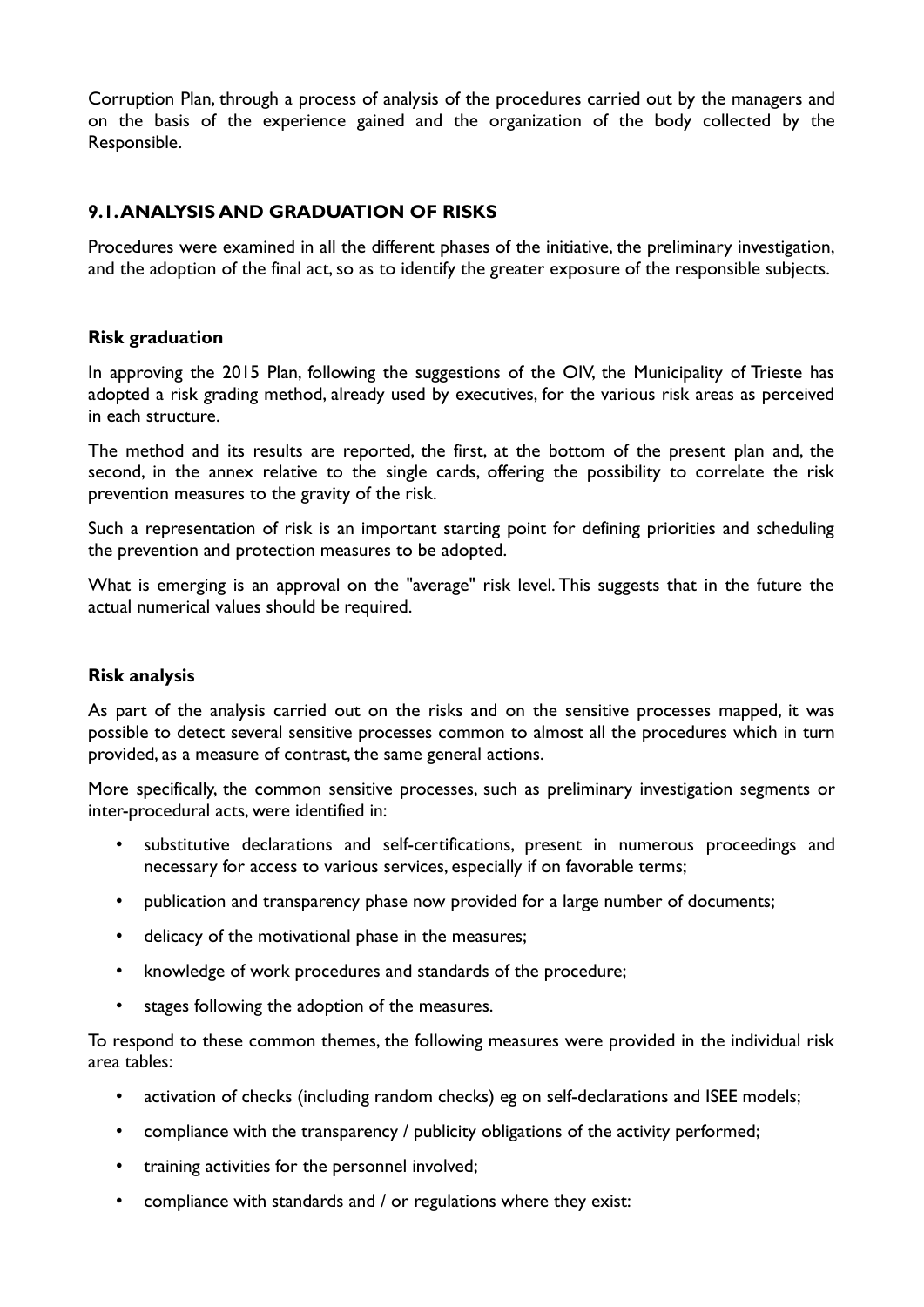- individual abstention in the event of a conflict of interest;
- recording / evidence of the results of the checks carried out;
- need for clear, precise and complete motivation in all measures;
- need for defined procedures;
- internal administrative regularity checks

The same can be better defined as measures of a general nature and within this category, in the following chapter, it will be illustrated how these, together with the other provided ones, are used to allow the development of correct work processes and the minimization of risks.

## **9.2 RISK TREATMENT**

## **FIRST SECTION**

## **THE MEASURE OF TRANSPARENCY**

In the Transparency Mandate Program is understood as the way in which "the Municipality is willing to be observed by its citizens" to constitute a sort of "functional and transparent interface". The Municipality must become a "glass house" where the "Transparency of management and access to documents of the municipality must be guaranteed to citizens"

#### **Civic Network: "Transparent Administration" Section**

The section contains the data, documents and information whose publication is mandatory by law or those independently identified by the body in relation to contents deemed worthy of attention.

The compendium of the data to be published, updated as required by the amendments to Legislative Decree no. 33/2013 due to the legislative decree no. 97/2016, is contained in the synoptic table attached to this Plan, drawn on the basis of the model prepared by ANAC with resolution no. 1310 of 12.28.2016.

This attached table shows, for each type of data, documents and information, the offices responsible for the completeness and correctness of the contents of the publication, preparatory activities for identifying and / or processing them and for transmission to the Public Relations Office, responsible of the publication material, which operates through the in-house instrumental company.

To make it easier to update the data, we reiterate the opportunity to pursue simplifications and improve automatism, by the competent structures for the individual topics, in line with the institution's computerization plan.

For data that does not have a predefined deadline, the update is guaranteed with the frequency indicated in the appropriate column, to ensure an adequate alignment with reality.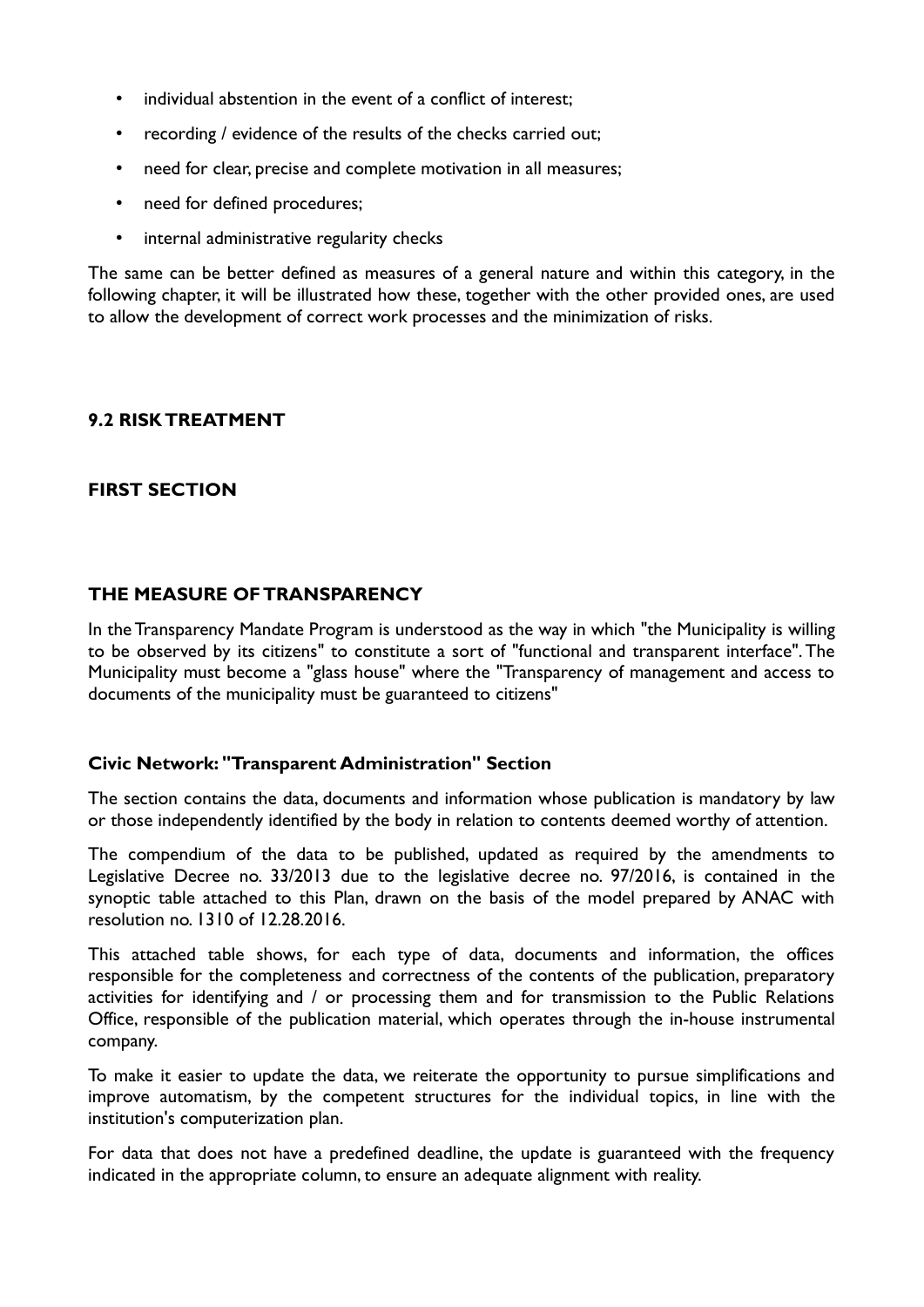The duration of the publication obligation must be understood to be ordinarily set in accordance with current legislation, in five (5) years starting from I January of the year following the year in which the publication obligation begins and in any case until the documents published produce their effects.

At the end of the publication duration, the documents can be removed and transparency is ensured through the institution of civic access as illustrated below.

The entry into force of the European Regulation (EU) 2016/679 concerning the protection of natural persons with regard to the processing of personal data, as well as the free circulation of such data, which repeals the Directive 95/46 / EC ("General data protection regulation"), has not formally altered the transparency regime so far, but has strengthened the protection of confidentiality in the form of prevention by the Data controllers.

## **Civic access**

Civic access is governed by articles 5 and following of legislative decree no. 33/2013 as amended by Legislative Decree no. 97/2016 and completes the document access rules provided by the law on the procedure no. 241 of 1990.

Therefore, in the legal system, as also illustrated by ANAC with the guidelines referred to in Resolution no. 1309 of 12.28.2016, three different types of access can be distinguished:

- "documentary" access governed by Chapter V of Law no. 241/1990 to protect the juridically protected interests of citizens; the peculiarity is that the applicant must prove to be the holder of a "direct, concrete and current interest, corresponding to a legally protected situation and connected to the document to which access is requested", ie access regulated by Chapter V of the law no. 241/1990 to protect the juridically protected interests of citizens;

- simple "civic" access to documents subject to publication obligations, introduced for the first time by art. 5, paragraph 1, of the decree to reorganize transparency, (Legislative Decree No. 33/2013), concerning the right of anyone to request the availability of documents and information whose publication is mandatory; constitutes a remedy for failure to comply with the publication obligations imposed by the law, superimposing on the publication duty, the right of the private party to access the documents, data and information affected by the default

- "generalized" access as per art. 5, paragraph 2, and subsequent articles of the aforementioned transparency decree as amended by Legislative Decree no. 97/2016 which introduces a high level of transparency by fully implementing the principle of freedom of information (the so-called FOIA Freedom of Information ACT) in order to favor widespread forms of control over the pursuit of institutional functions and the use of public resources and promote participation in the public debate; it represents a definitely innovative institution which translates into a right of access not conditioned by the ownership of legally relevant situations and having as its object all the data and documents and information held by the public administrations, further than those for which a publication obligation is established provided for in the same decree or other regulations.

There are limits to access to protect public and private interests that may be prejudiced by the dissemination of certain information.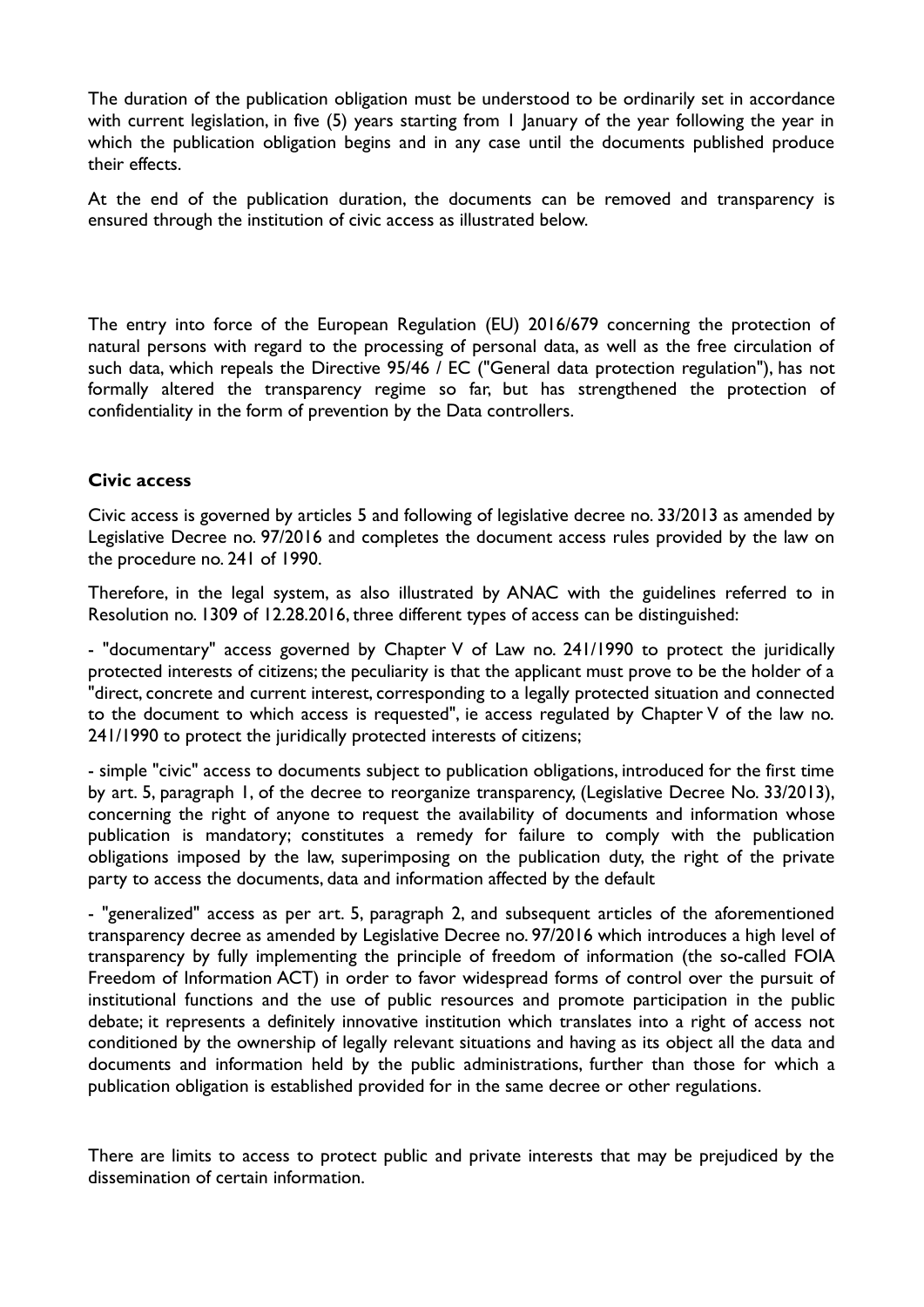#### Absolute limits (Article 5 bis, paragraph 3)

Generalized access is excluded in cases where a rule of law, based on a prior and general assessment, to protect priority and fundamental interests, definitely provides for the non-ostensibly of data, documents and information or allows it according to particular conditions, methods and / or limits inherent to:

a) State secrecy pursuant to art. 39 of the law of 3 August 2007, no. 124;

b) other cases of prohibition of access or disclosure provided for by the law, including cases in which access is subject to the regulations in force to compliance with specific procedures or limits, including those referred to in art. 24, paragraph 1, of Law no. 241 of 1990 that relate to:

1) the disclosure prohibitions expressly provided for by the government regulation referred to in paragraph 6 of the art. 24 of law 241/1990 and the regulations of public administrations adopted pursuant to paragraph 2 of the same article 24;

2) in tax proceedings, to the particular rules governing them;

3) with regard to the activity of the public administration aimed at issuing legislative, general administrative, planning and planning acts, with the particular provisions that regulate their training;

4) in selective proceedings, to the exclusion of administrative documents containing information of a psycho-aptitude nature relating to third parties.

Outside of the cases indicated above, limits (relative or qualified exceptions) placed to protect public and private interests of particular legal importance listed in paragraphs 1 and 2 of art. 5 bis of the transparency decree.

#### Relative limits (Article 5 bis, paragraph 1)

The regulation of generalized civic access provides for the possibility of rejecting the request if the refusal is necessary to avoid a concrete prejudice to the protection of one of the public interests inherent in:

- a) public security and public order;
- b) national security;
- c) defense and military matters;
- d) international relations;
- e) political, financial and economic stability of the State;
- f) investigations into crimes and their prosecution;
- g) regular performance of inspection activities.

In addition, pursuant to article 5 bis, paragraph 2, the refusal is necessary to avoid the concrete prejudice to the protection of the private interests specifically indicated by the law, namely:

a) protection of personal data;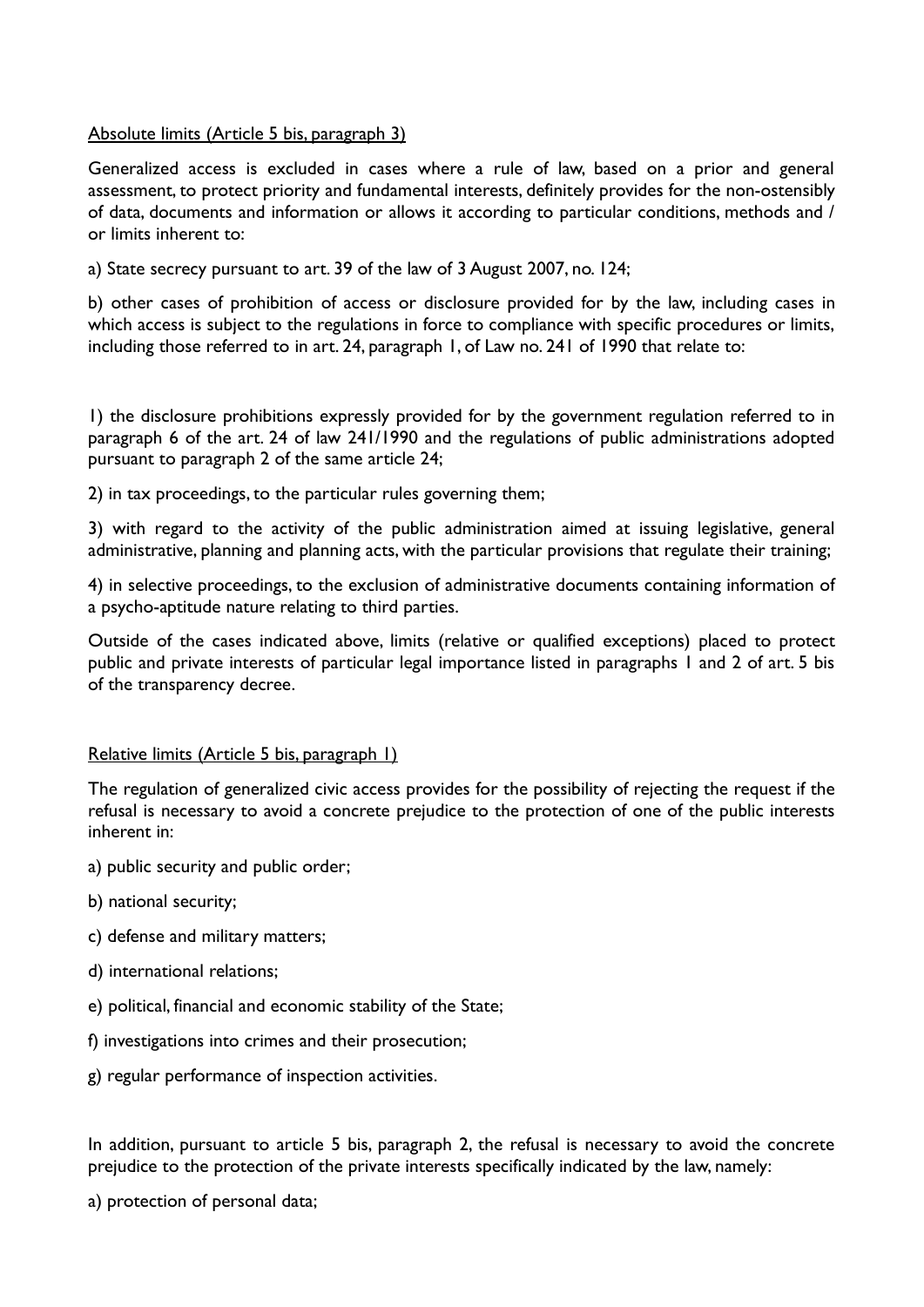b) freedom and secrecy of correspondence;

c) economic and commercial interests of a natural or legal person, including intellectual property, copyright and trade secrets.

#### Relationships between generalized access and document access

Given that simple civic access responds to the need to resolve the administration's failure to comply with publication obligations, the difference between generalized access and document access is to be sought through a balance of the right of transparency and the need for confidentiality of public or private third parties.

The deepest protection lies in the access to documents, that is to guarantee as much as possible access to administrative documents whose knowledge is necessary to take care of or defend their legal interests, subject to compliance with the interest in protecting the right to privacy of third parties.

Paradoxically, if a request for document access is denied due to lack of the assumption of the qualified legal situation to be protected, and there is no infringement of third parties' interests, the request of the same document can be accepted as a generalized access since this right is wider.

#### Organizational measures to implement general civic access

In light of the first ANAC Guidelines, referred to in Resolution no. 1309 of 12.28.2016 and in order to guarantee homogeneity in the management of generalized civic access requests, effective from 23 December 2016, with regard to the regulation of exclusions or limitations, and of the regulation no. 2 of May 30, 2017 of the Department of Public Administration in conjunction with ANAC, the following methods of dealing with the institution were introduced.

First of all, the page of the Transparent Administration Section of the Institutional Site dedicated to civic access has been integrated and updated, which also includes the forms, the names of the contact persons and the contact details.

Requests whether they are received directly by the Transparency Manager, the Office for Civic Access, or the individual competent by subject structures, or by the URP, are brought to the attention of the Transparency Manager who supervises the criteria used to provide the answer.

#### Liability arising from the violation of the Transparency provisions

The changes made to Legislative Decree no. 33/2013 concern the extension of the liability system, as well as the non-fulfillment of publication obligations, including the refusal, deferral and limitation, outside the cases permitted by the regulations (art. 5 bis of the legislative decree no. 33/2013 as introduced by Legislative Decree No. 97/2016) of civic access.

The managers in the cases of non-fulfillment mentioned above respond according to their managerial responsibility.

#### **Transparency Day**

As required by the previous Anti-Corruption Plan on December 18, 2018, Transparency Day was open to citizens in the auditorium of the Revoltella Civic Museum.

Experts on the subject dealt respectively with the themes of "Legality and civic sense. The role of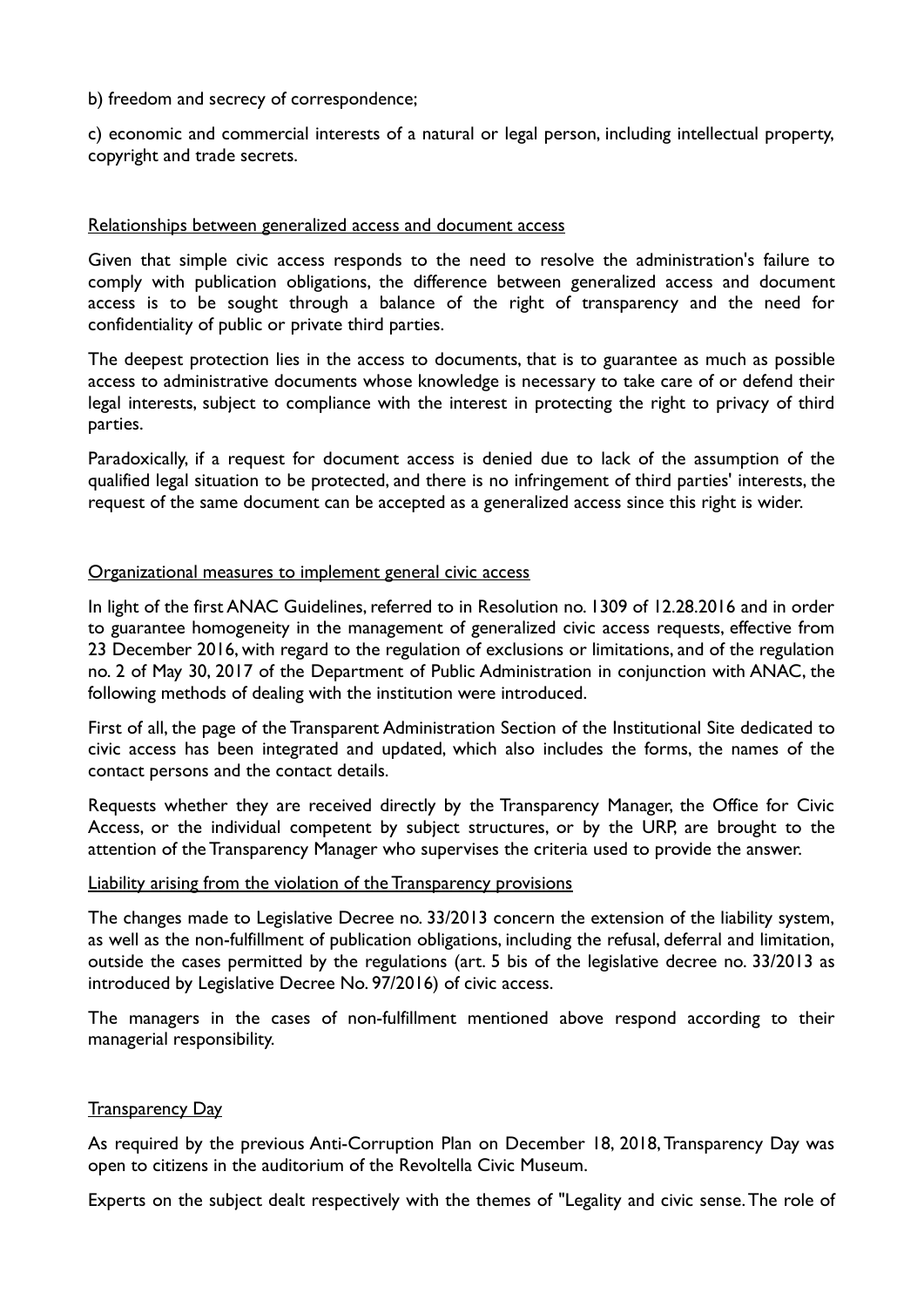the Court of Auditors" and "The GDPR and the corrective transparency: in search of a possible balance".

The initiative was reported in the press and on the institutional website of the Municipality. Invitations were sent, as usual, to consumer associations operating in the city.

For 2019 a further day is expected focused on the presentation of the new website, projected towards a wider participation of citizens within the path that sees the Municipality of Trieste engaged in the construction of an organization that privileges transparent processes by reducing every possible "mala gestio" phenomenon.

#### **Strategic Objective**

The need to include strategic objectives aimed at achieving greater levels of transparency, represented in art. 10, paragraph 3, of Legislative Decree no. 33/2013, as amended by Legislative Decree no. 97/2016, can be oriented to the definition of flows for the automation of the publication on the transparent section to be broken down into specific objectives within the digital transition, provided by the rules on the digitization of the public administration.

#### **SECOND SECTION**

## **A) OTHER MANDATORY MEASURES (provided by the PNA)**

#### **Code of Conduct**

The law no. 190 of 6 November 2012, containing "Provisions for the prevention and repression of corruption and illegality in the public administration", which amended art. 54 of the legislative decree no. 165 of 2001, provides for the adoption of an internal code of conduct for each administration.

The Municipality of Trieste has adopted, in accordance with the ANAC guidelines, its own internal code of conduct by resolution of the City Council no. 31 of 01.01.2014.

The updated Code of Conduct was approved by the Town Council with resolution no. 234 of 24.05.2018 and entered into force, replacing the previous one, on 13.06.2018.

The new Code of Conduct was widely disseminated, published on the corporate website of the Municipality and each Manager was invited by the Director of Human Resources to send the Company Code of Conduct to employees.

In addition, copies of the code were sent to private subjects that supply goods, provide services or carry out works in favour of the Municipality of Trieste.

The explanatory report published in the Transparent Administration Section of the institutional website of the Municipality specifies the changes and innovations made, including the implementation of regulatory changes in the field of Whistleblowing, highlighting the role of managers in the realization of organizational well-being as a positive element also in order to achieve the optimization of the quality of services offered to citizens.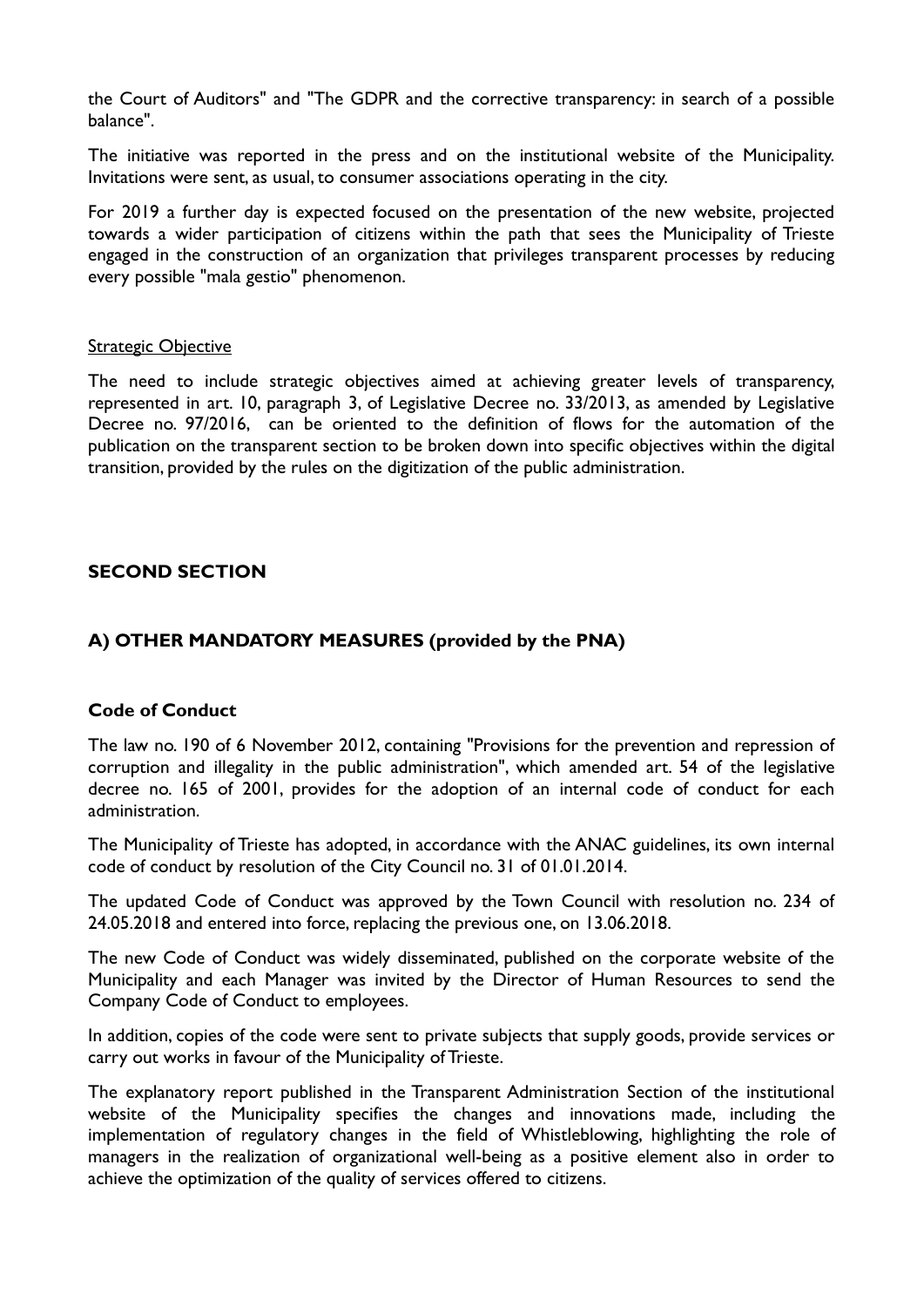#### **Staff rotation**

The rotation of personnel, as reiterated in the PNA, is to be considered as a preventive organizational measure aimed at limiting the consolidation of relationships that can feed improper dynamics in administrative management. The alternation reduces the risk that a public employee, dealing for a long time with the same type of activity, services, procedures and establishing relationships always with the same users, can be subjected to external pressures or can establish relationships potentially capable of activating inadequate dynamics .

Furthermore, the turnover of personnel is a measure of organizational enhancement since it allows greater flexibility and extension of the use of personnel.

In the context of the Municipality of Trieste, in fact, in particular, in recent times, from 2017 onwards, a systemic rotation is produced in numerous sensitive areas for anti-corruption issues (eg contracts, public works, private building, economic activities, cultural contributions and local police), due to various reorganizations of the structures, for the exit of numerous managers and the entry of new ones.

If necessary, this organizational method dictated by the need to dynamize and renew the activity of the institution and the way of working will be subject to further changes that will take place during the coming year. Therefore, the rotation method that follows, which represents a valid means in case of creation situations of orgnizational stiffness, can be considered residuary.

In order to achieve the rotation of personnel in the offices that present the greatest corruption risks, the following criteria are considered.

*Subjective scope*: managers, POs, process managers, tender and competition commissioners and employees.

*Objective rotation areas of managers*: in addition to and with a prevalence criterion with respect to the rules on the assignment of managerial positions in force in the institution, the rotation must involve at least 20% of the management positions of the entire organic endowment over a period of 5 years.

The rotation must be carried out in compliance with the professional requirements and may involve a greater number of management positions to ensure the exchange of professionalism between the areas subject to greater or lesser risk.

*Objective areas of rotation of the organizational positions*: the rotation of the officials (PO) is determined with a phase shift of one year compared to that of the managers and takes place every 5 years. It must cover at least 20% of the organizational positions in each individual Area.

*Objective areas of rotation of the processors other than the organizational positions*: the rotation of those responsible for the processes at risk takes place, within the same Area, every 5 years with a phase lag of 2 years compared to that of managers.

*Objective areas of rotation of employees*: employees not belonging to the previous groups operating in the risk areas must, in any case, rotate on a five-year basis for a percentage of 20%.

Rotation is anticipated immediately in the event of conflict of interest relating to the functions attributed to the managerial position held during the course of a year.

The staff rotation procedures must be accompanied by adequate training about the new subjects that will be treated. This presupposes participating in training moments designed to better prepare the staff for the new assignment.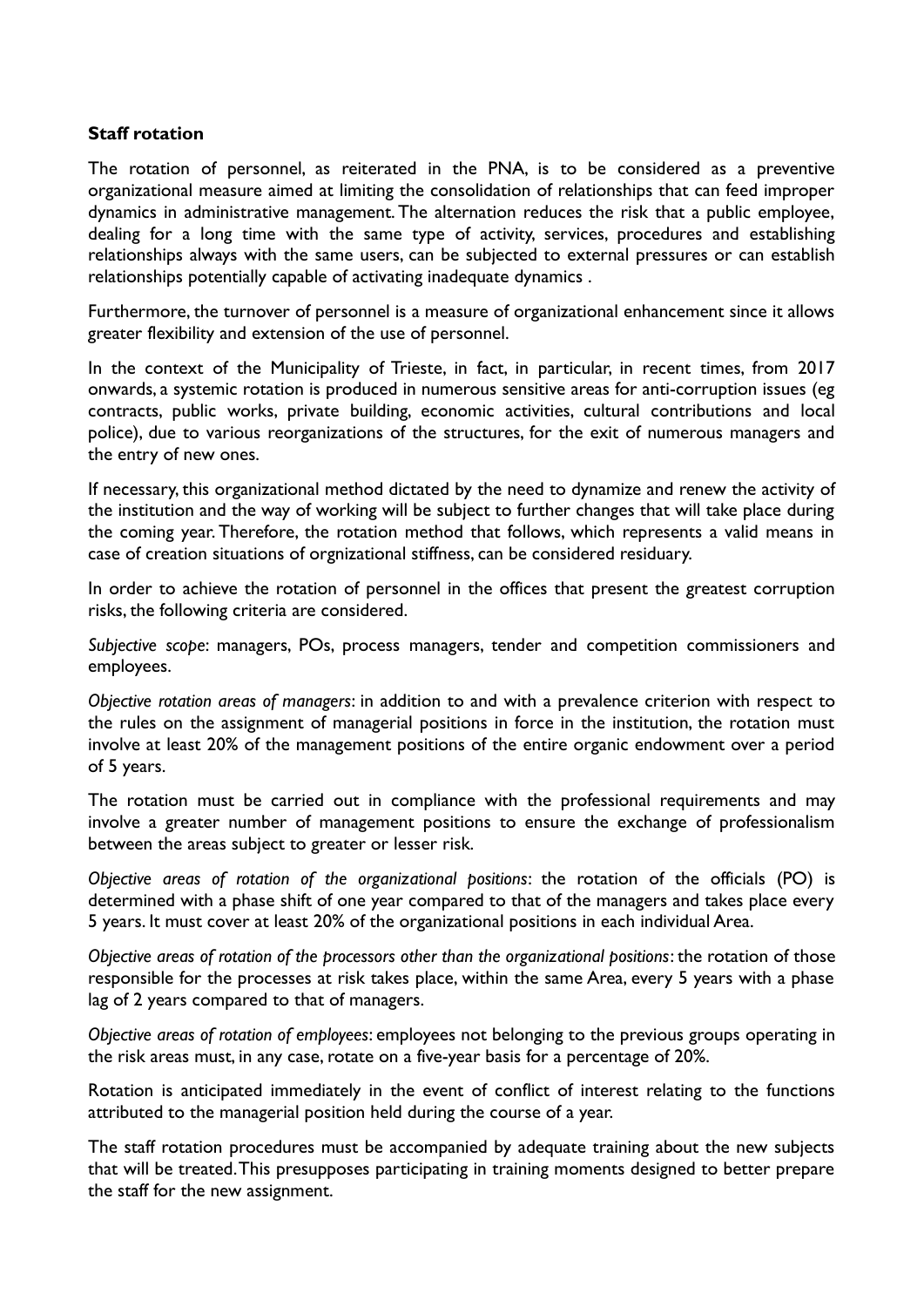In sectors most exposed to the risk of corruption, other organizational preventive actions must be adopted so as to have a similar effect to that of rotation

#### **Potential conflicts of interest - Abstention obligation in case of conflict of interest**

Pursuant to the Law no. 241/90 on the administrative procedure the case of conflict of interest the person in charge of the procedure must abstain, signaling any situation of conflict, including potential.

In the public sector, the conflict of interest occurs in situations where a secondary interest interferes or could tend to interfere with the primary interest, invalidating the ability of the public official to act in accordance with his duties and responsibilities towards the community.

The OECD (Organization for Economic Cooperation and Development) has identified three types of conflicts of interest:

- A real conflict of interest that involves a conflict between the public mission and the private interests of a public official, in which the latter has private interests that could unduly influence the fulfillment of his public obligations and responsibilities;
- An apparent conflict of interest that exists when it seems that the private interests of a public official may unduly influence the fulfillment of his obligations, but, in fact, this is not the case;
- A potential conflict of interest that occurs when a public official has private interests that could give rise to a conflict of interest if the official were to take on specific official responsibilities in the future.

In addition, numerous bodies have defined the typical types of conflict of interest in specific sectors, such as a group of Member State experts with the coordination of the OLAF Prevention of Fraud Unit (Unit D2) which issued the Guide management practice drawn up with reference to conflicts of interest in tender procedures in the framework of structural actions to which reference is made for further information.

The code of conduct of the public administrations D.P.R. no. 62 of 16.04.2013 in particular provides for two general cases:

- that referred to in Article 6 (which corresponds to the specification of Article 4 of the Code of Business Conduct) according to which the employee informs the office manager in writing of all the direct and indirect reports of collaboration with private subjects, in any way paid, that they have or have had in the previous three years. The employee must refrain from making decisions or carrying out activities in situations of conflict, even potential.
- The one referred to in Article 7 (which corresponds to the specification of Article 5 of the Code of Business Conduct) according to which the employee abstains from participating in the adoption of decisions or activities that may involve his own direct and indirect interests or if there are serious reasons of convenience. The responsible manager decides on the abstention.

From article 6, as highlighted in the Guidelines for the adoption of the Codes of conduct in the institutions of the NHS issued by the ANAC with Resolution no. 358 of 29/03/2017, we draw a further distinction between: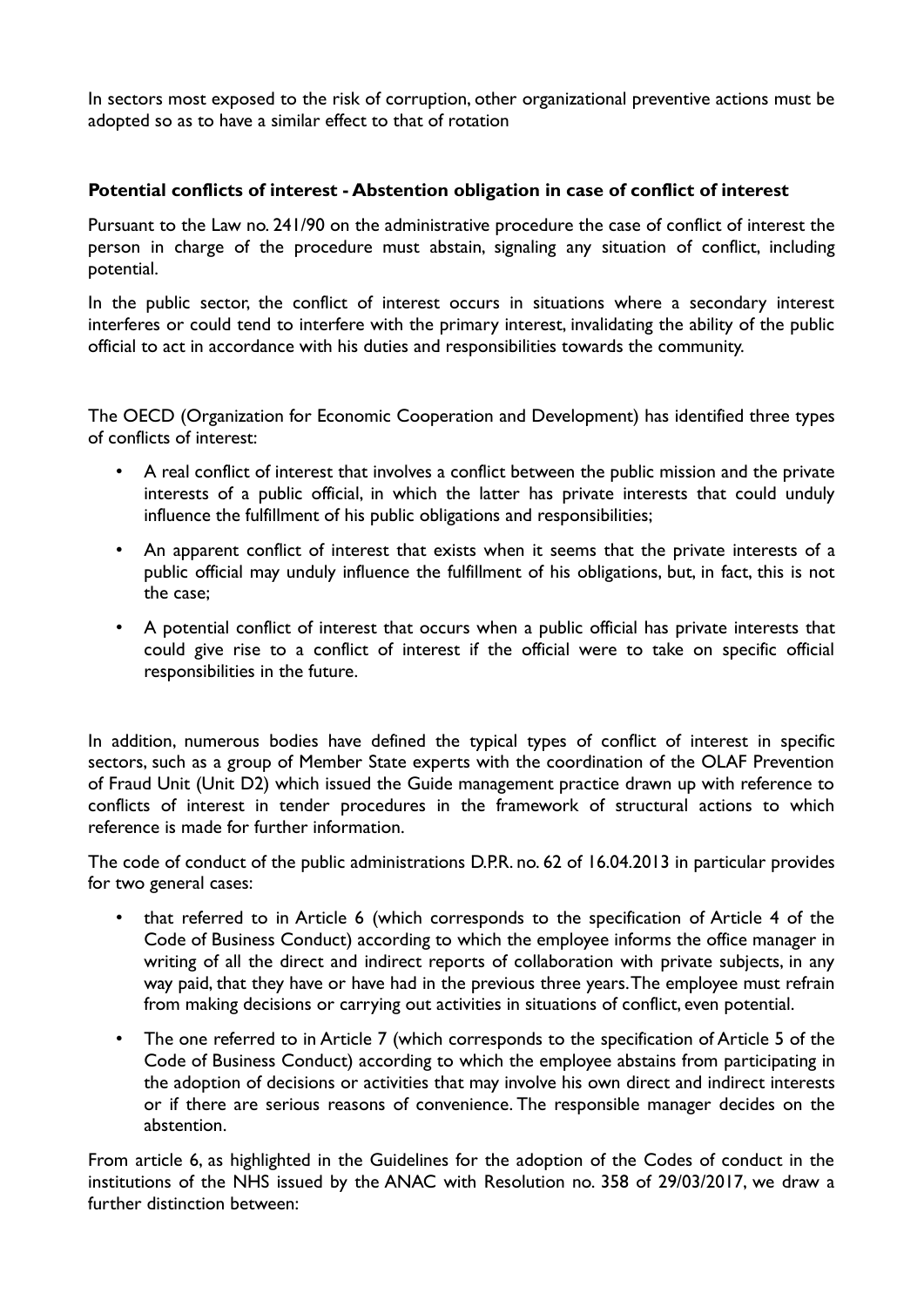- direct conflict of interest, or that involves the satisfaction of an interest of the person required to comply with the Code;
- indirect conflict of interest, or that concerns entities or individuals other than the subject required to comply with the Code but connected to it.

Finally, for the near future, the last elaborations of the ANAC with the articulated guidelines (see consultation on the site of 11.19.2018) for the identification and management of conflicts of interest in contract awarding procedures public.

Compliance with the obligation of abstention in the event of a conflict of interest is facilitated by the dissemination of specific forms containing the declarations relating to the cases provided by the Codes of conduct to be used in the event of even only the potential existence of a conflict.

The conflict and abstention verification system is articulated in the institution through the following phases:

- compilation of the model by employees who find themselves in one of the conflict situations identified by the code in relation to the practices dealt with;
- in the case of Article 6 the employee must abstain independently and the manager must only take note of it;
- in the case of art. 7 the verification of the conflict and the decision on the abstention is taken by the manager who pronounces himself at the bottom of the declaration about the existence of the conflict and, if so, indicates how to overcome it (for example the abstention on the part of the employee and / or the invocation of the practice by the manager);
- transmission of a copy of the complete declaration of the decision to the Anti-corruption Officer.

The procedure is completed with an annual monitoring through the registration, by the Anti-Corruption Office, of the details of each type of conflict, with the prescriptions identified the date of beginning and closure of the same, in order to quantitatively measure the phenomenon, evaluate the effectiveness of the measures adopted to resolve conflict cases and identify any emerging organizational critical issues.

To better demarcate the two hypotheses a work will be carried out to raise the awareness of the managers by the Anti-corruption Officer.

## **Execution of office assignments - extra-institutional activities and assignments**

Among the obligations provided for by the L. no. 190/2012, the adoption of a provision aimed at identifying the duties prohibited to employees is also included.

At the Municipality of Trieste, the subject was already governed by a specific regulation containing the "regulation of activities and non-working duties" which, adopted in 1999, was subsequently supplemented by specific provisions of the regulation on part-time and the Code of conduct company approved in 2014.

In order to give an organic and unitary structure to the matter, the competent Human Resources office has prepared a single regulatory text, including all the relevant regulations and in line with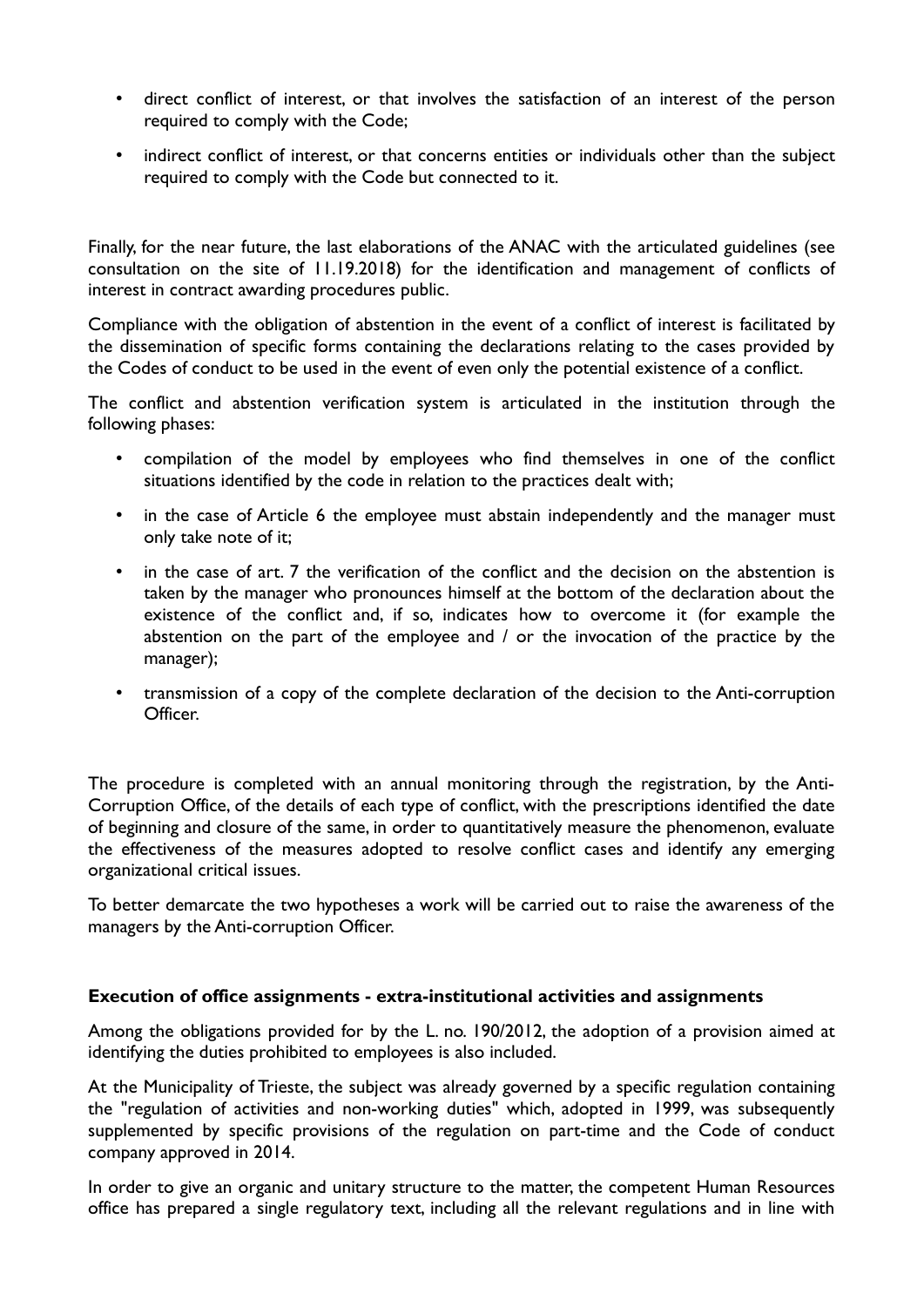the Code of Conduct, approved with joint resolution no. 627 of 4 December 2017 and entered into force on 22 December 2017.

#### **Conferral of management positions in the case of particular activities or previous assignments**

The following are the reference standards and the measures envisaged:

**Article 3, paragraph 4, of Legislative Decree n. 39/2013 Non-assignment of offices in the event of conviction for crimes against the public administration**

**Article 35-bis, paragraph 1 letter b, of Legislative Decree n. 165/2001, "prevention of corruption in office assignments"**

**Article 4 of Legislative Decree n. 39/2013 Non-transferability of positions in state, regional and local administrations to subjects coming from private law bodies regulated or financed**

#### **Article 7 of Legislative Decree n. 39/2013 Non-assignment of appointments to members of political bodies at regional and local level**

To verify compliance with the aforementioned rules, executives are asked to provide a declaration on the absence of non-assignability causes; any subsequent occurrence of a cause for nonassignment resulting from a criminal conviction must be promptly communicated.

The control of all the declarations is carried out by acquiring the certificates of the criminal record with regard to the case of art. 3, paragraph 4 of Legislative Decree n. 39/2013.

## **Article 5, paragraph 9, of the Legislative Decree n. 95/2012 modified by article 6 of the Legislative Decree n. 90/2014 converted with amendments from L. n. 114/2014. Reduction of public administration expenses**

To ensure compliance with the ban in question, the following directive applies to the competent offices:

"In announcing the comparative procedures for study and consulting assignments, the notices will state as a condition for the admission to participation the non-existence of the state of retirement within the period of the contractual service."

In line with the directives of the previous plans, in the individual contracts stipulated since 2015 with the managers, a substitute declaration has been included attesting the non-existence of the state of quiescence. A similar declaration must be included in contracts relating to study and consulting assignments.

Sample declarations will be made on the declarations acquired, for subjects born before 1970, according to the general rules also through the consultation of the databases of other institutions.

#### **Specific incompatibilities for managerial positions Chapter V - VI of Legislative Decree n. 39/2013**

The institution's managers are required to submit a declaration of non-existence of a situation of incompatibility to be updated every year. In the case before the expiration of the previous declaration there is a cause of incompatibility the same must be promptly communicated.

The aforementioned declarations will be checked on a sample basis according to the general rules.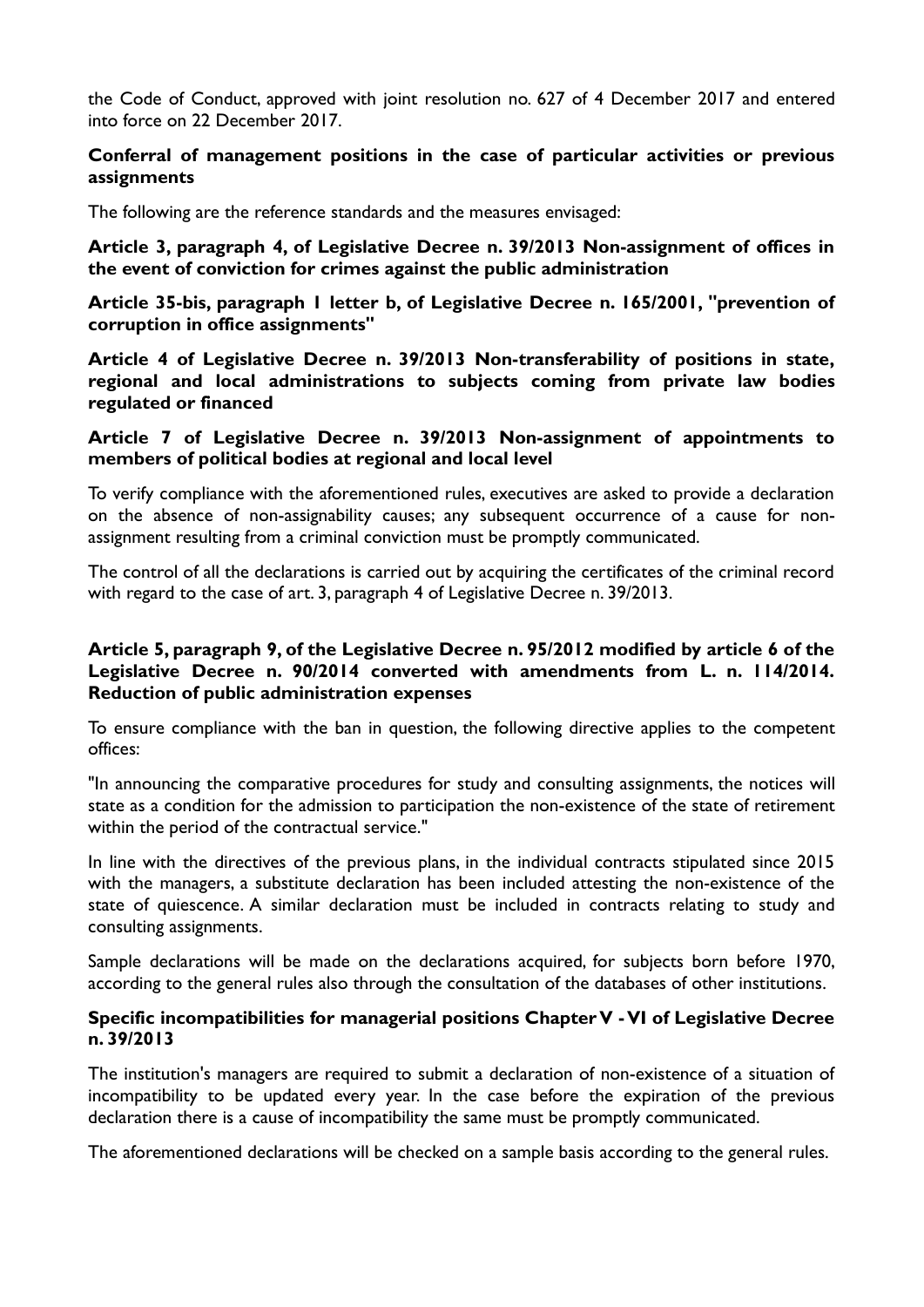#### **Article 35-bis, paragraph 1 letters a) and c), of Legislative Decree n. 165/2001, "preventing the phenomenon of corruption in the formation of commissions"**

In order to ensure compliance with the aforementioned mandatory regulation, the following directive is established aimed at the bodies of the entity that are in the situation of appointing competition, selection or tender commissions:

Participants in the competition, selection or competition commissions must be required to sign the individual substitutive declarations concerning the non-existence of convictions, even with a final judgment, for the offenses set forth in Chapter I of Title II of the Book of the Code criminal.

On declarations, the offices will have to carry out random checks by consulting the register.

#### **Activities following termination of the employment relationship (pantouflage revolving doors)**

#### **Article 53, paragraph 16 ter, of Legislative Decree n. 165/2001, added by article 1, paragraph 42, letter l) of the l. n. 190/2012**

To comply with the aforementioned rule, the following directive has been explicitly established for the Contracts Service:

In the calls for tenders or in the preparatory deeds for assignments, also through negotiated procedure, the subjective condition of not having concluded subordinate or autonomous employment contracts and in any case not having assigned tasks to former employees who have exercised authoritative or negotiating powers for public administrations account towards them for the three years following the termination of the relationship.

Likewise, the exclusion from the awarding procedures towards the subjects for which the situation mentioned in the previous point has emerged will be ordered.

Consequently, in the contracts for the assignment of works, services and supplies, specific termination clauses will be included if the declarations regarding compliance with this condition are not made by the subjects dependent on the contracting companies.

Furthermore, at the time of termination of the service, the managerial staff or the persons in charge of organizational positions are asked to sign a document containing the explanation of the prohibition in question, with which the subject undertakes not to perform work, either by way of work subordinate is self-employed, for three years following the termination of the relationship with the recipients of the measures adopted or contracts concluded with the decision-making contribution of the employee in the last three years of service.

#### **Protection of the employee who reports offenses (also known as Whistleblower)**

The matter, introduced into the public service with the anti-corruption law 190/2012 through the art. 54 bis of the legislative decree no. 165/2001 on the organization of work employed by public administrations, has just been reformed with Law no. 179 of 11.31.2017 in particular, with respect to the protection of the employee who reports any illegal activity explicitly prohibiting retaliatory effects against him or her and absolutely conditioning the disclosure of the identity of the employee, even when it is indispensable for the defense of the accused.

These changes were also referred to in the update of the Code of Conduct.

Although not modified, until the issuing of new guidelines by the ANAC, account is taken of those that occurred with the determination no. 6 of 04.28.2015 dell'ANAC which were already incisive about the need to use technical measures to preserve the confidentiality of the identity of the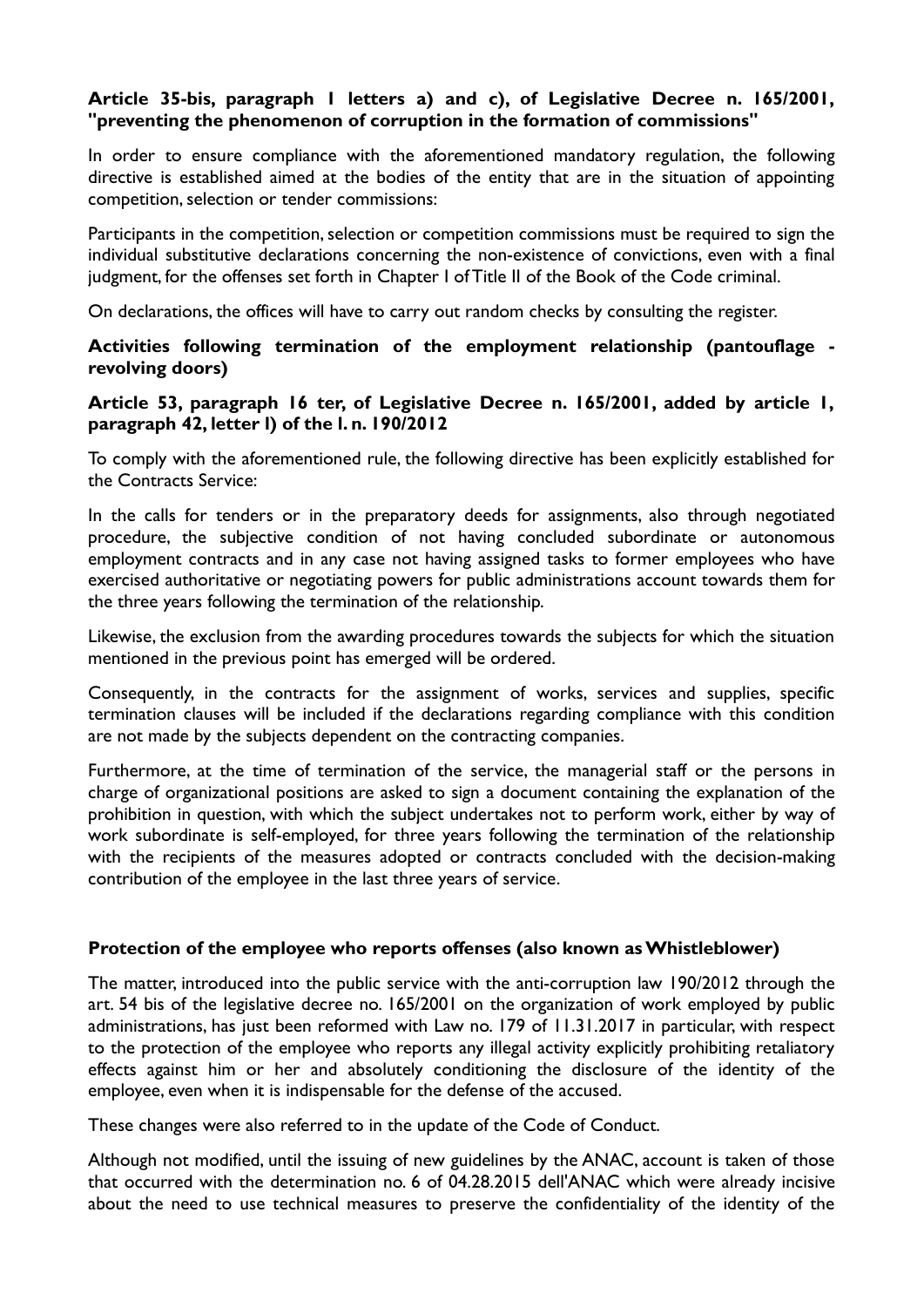reporting person.

Reports of violations or irregularities, offenses or conduct that are in any case detrimental to the entity can be made by employees in the strict sense, to which are added the collaborators or consultants with any type of contract or assignment and the workers as well as the collaborators to any title of companies supplying goods or services or carrying out works in favor of the administration.

The aforementioned subjects are referred to the privacy protection measures illustrated in this paragraph.

To guarantee the privacy of the informant, the aforementioned reports may be addressed to the Responsible of the Municipality of Trieste, in one of the following ways:

- by e-mail to the box of the Manager (responsible.anticorruzione@comune.trieste.it) entitled "RESERVED - CONFIDENTIAL";
- by postal service or by internal mail, with the indication "RESERVED CONFIDENTIAL" written on the closed envelope;

or directly to the ANAC, to the e-mail address whistleblowing@anticorruzione.it or to the ordinary judicial authority or to the accounting one (Court of Accounts) as provided for by the article 54 bis of the legislative decree no. 165/2001, as amended by law no. 179/2017.

In the event that the report concerns the Responsible, the same will be sent directly to the ANAC to the e-mail address whistleblowing@anticorruzione.it.

The report requires the use of the specific form, prepared on the basis of the facsimile provided by ANAC, available, together with these procedural indications, on the municipal intranet "Main menu / tools / modules and models" [\(http://comnet/main/index.php?](http://comnet/main/index.php?option=com_content&view=article&id=19&Itemid=49) [option=com\\_content&view=article&id=19&Itemid=49\)](http://comnet/main/index.php?option=com_content&view=article&id=19&Itemid=49) and on the institutional site of the Municipality of Trieste in the section "Transparent Administration / General Provisions / Transparency and Corruption Prevention Manager" ([http://amministrazionetrasparente.comune.trieste.it/disposizioni-generali/segnalazioni-di-illecito](http://amministrazionetrasparente.comune.trieste.it/disposizioni-generali/segnalazioni-di-illecito-whistleblowing/)[whistleblowing/](http://amministrazionetrasparente.comune.trieste.it/disposizioni-generali/segnalazioni-di-illecito-whistleblowing/)) .

The Responsible preliminarily examines the reliability and complexity of the reported facts and decides whether to start a preliminary investigation to be conducted personally or, if deemed appropriate, appointing a working group to be used for carrying out the investigation.

The members of the group are bound to the same obligations of confidentiality as the Responsible.

The following subjects do not enjoy the protections provided by the art. 54 bis of Legislative Decree 165/2001:

a) anonymous senders;

b) the subjects obliged to report to the judicial authority illegal facts by virtue of the art. 331 of the criminal procedure code;

c) workers required to report violations of a disciplinary nature committed by collaborators whose coordination and / or management are responsible for them.

The Responsible will be obligated for informing the reporting party of the outcome of the report, in a manner that guarantees the confidentiality of his identity.

A deicated e-mail that had already been activated in 2016, after a first slow start, in 2018 was the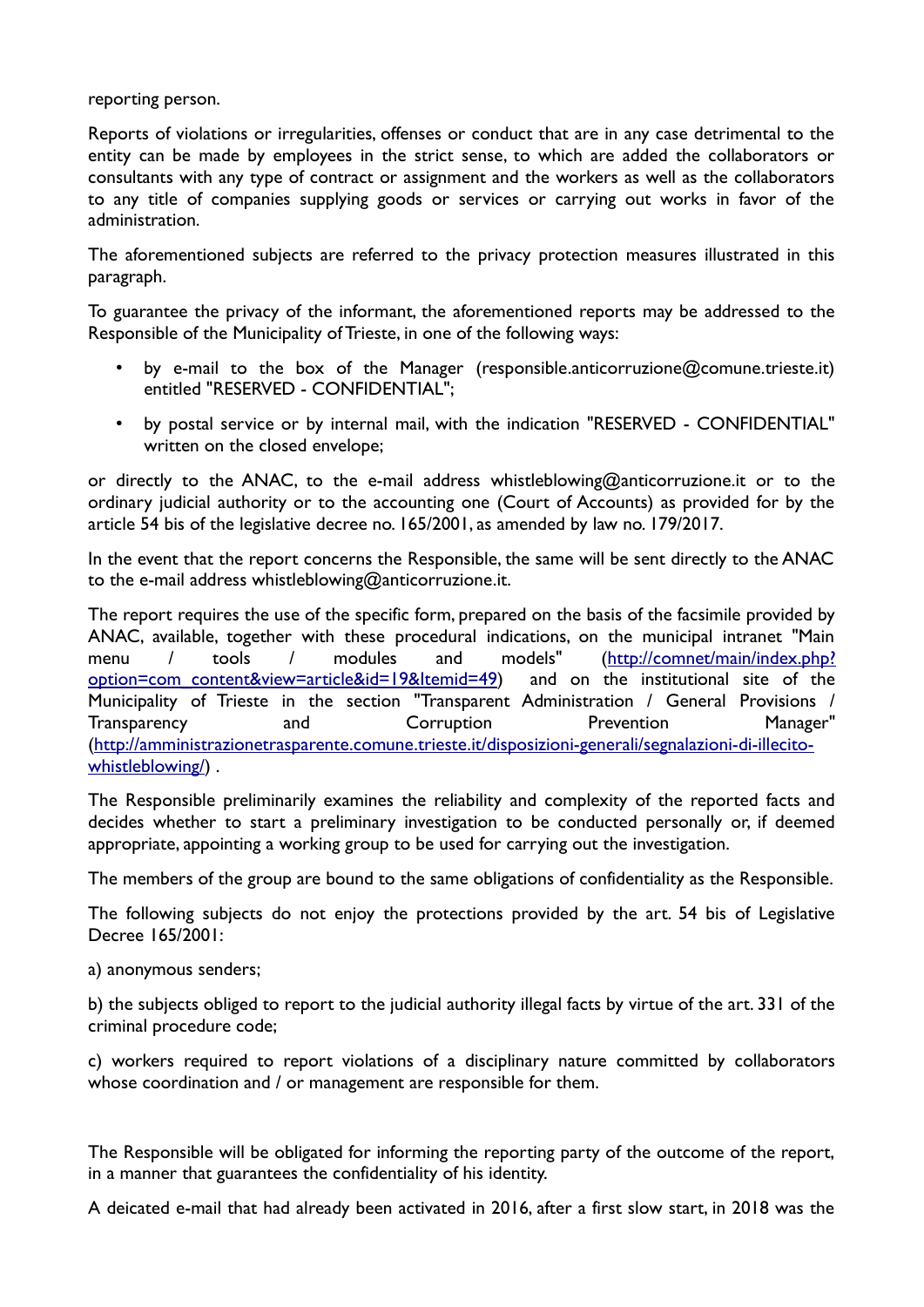object of access to report situations that deserved to be investigated. Said reports made it possible to intervene with the appropriate corrective measures in situations which required a reorganization of internal procedures. The results obtained positively highlighted an "organizational malaise" and a relational suffering.

## **Training**

In the field of anti-corruption, the planning of training courses must adequately consider a structuring on two levels:

#### GENERAL LEVEL

It concerns the updating of skills (content approach) and the issues of ethics and legality (value approach) and is aimed at all employees.

Starting from 2014, numerous training activities have been organized involving the top positions of the Municipality and, in the first half of 2017 a first phase of general training was completed for all the employees of the Municipality.

In order to keep alive the sense of ethics and legality associated with public work in all employees, the training course "The disciplinary procedure after Legislative Decree 116/2016 and Legislative Decree 75/2017" has been released for the Executives and to the heads of the Organizational Position of the Municipality.

The Municipality of Trieste also joins to the initiative of the Autonomous Region of Friuli Venezia Giulia which, as part of the P.O.R. F.S.E. 2014-2020, is developing during 2018 training activities on the issues of anti-corruption. The courses are offered free of charge to all the Administrations of the Region that have joined the initiative.

Collaboration continues with the Institute for Finance and Local Economy (IFEL) which allows accessing all webinars on the issues of legality and the fight against corruption.

The Municipality of Trieste is also launching, with the collaboration of the offices dealing with competition procedures and staff training, a path for the reception of the newly hired personnel entering the staff and operationally directed not only to knowledge of the operation of the municipal machine and of laws, rules or regulations, but also and above all in sharing the values and principles of ethics and legality of our Municipality.

#### SPECIFIC LEVEL

It concerns the policies, programs and various tools used for prevention and sectoral issues, in relation to the role played by each subject in the administration and it is aimed at:

- responsible for prevention, for which specific training initiatives will be identified for the reference figure,

- managers and officers in charge of the areas at risk for which the specific training work will still focus on the risk sectors:

- Acquisition and progression of staff,
- Issuing of authorizations and concessions,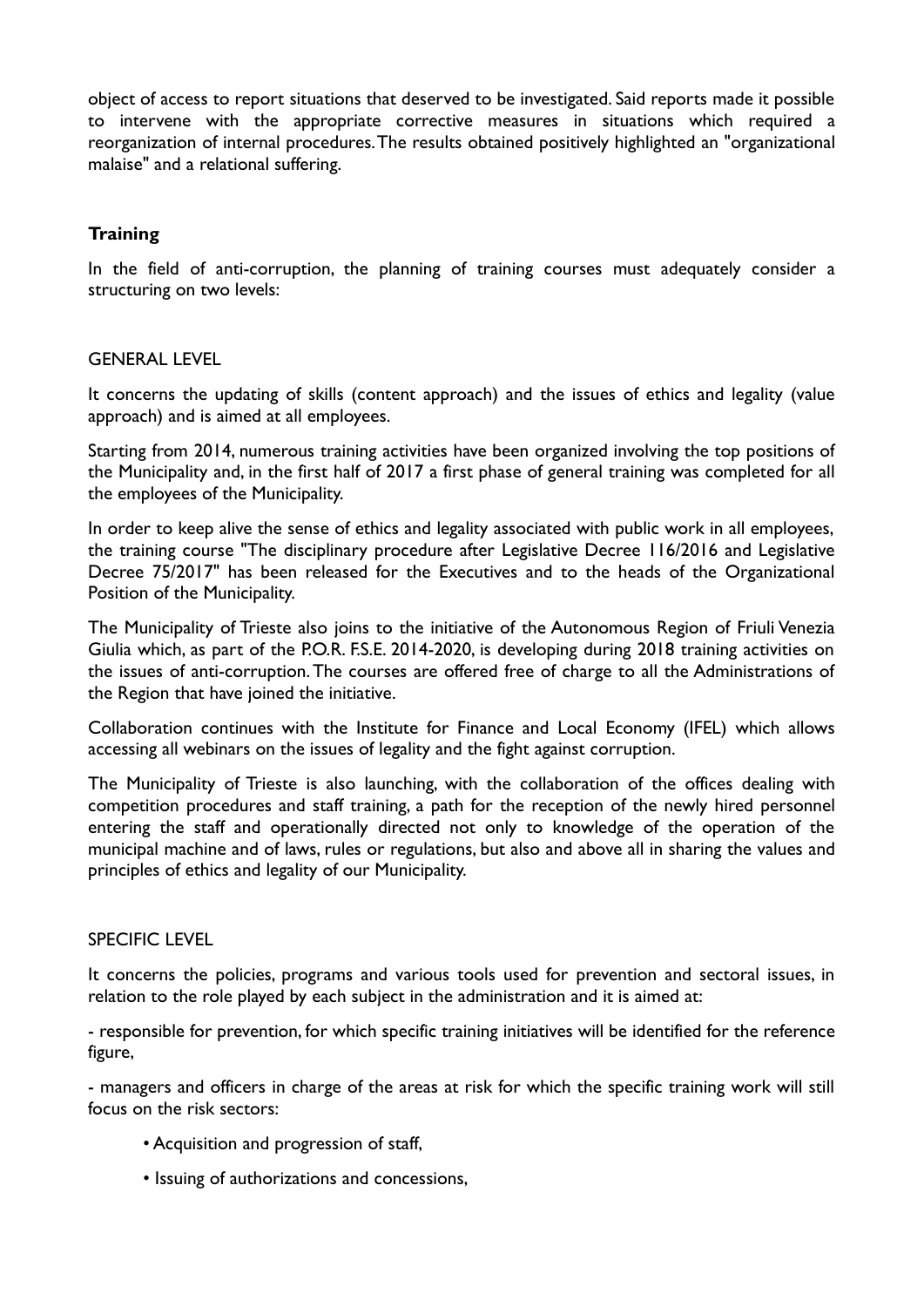• Granting and granting of grants and contributions,

#### Award of works, services and supplies

As regards in particular the specific risk relating to the assignment of works, services and supplies, ad hoc training activities will continue to support the work of the Technical Committee set up within the Administration in addition to being provided, in the catalog, upon request and on the basis of specifically expressed needs.

## **Implementation of the legislation on the prevention of corruption and transparency on the part of the City of Trieste**

The Financial Services, Taxes and Corporate Investments Area provides the obligations of direct relevance by publishing, on the institutional website in the transparent administration section, the data on the subsidiary, investee and supervised companies provided in the matter of transparency by the art. 22 of Legislative Decree no. 33/2013, as amended by legislative decree no. 97/2017, the investee and subsidiary companies will be made aware of compliance with the obligations set forth for the prevention of corruption pursuant to the specific provisions of Legislative Decree no. 231 of 2001.

The office, in relation to the normal activity foreseen by the Regulations on the controls of the Subsidiaries of the Municipality of Trieste and by the legislative decree 14 March 2013 no. 33 cited, monitors and encourages the application of Law no. 190/2012 "anti-corruption" on the part of all the participated bodies referred to in the Consolidated Law on Subsidiary Companies Legislative Decree no. 175/2016 which fall within the scope of consolidation of the entity's financial statements pursuant to Legislative Decree no. 118/2011.

Compliance with the regulatory provisions on anti-corruption will be verified, with reference to the appointment of the Head of Corruption Prevention (RPC) and the updating of the three-year anti-corruption plans, as per Legislative Decree no. 231/2001.

# **B) FURTHER GENERAL MEASURES**

In providing for the actions for the treatment of risk, it has been pointed out that some measures, even optional, are of a general nature and therefore applicable in a cross-cutting manner to most of the activities and / or procedures.

## **Compliance with the obligations of transparency / publicity of the activity carried out, of acts and procedures**

All the procedures mapped as at risk and highlighted in the fact sheets, beyond compliance with the specific regulatory disclosure obligations, highlighted in the annex relating to the obligations of transparency, must be treated according to criteria of transparency both towards the end users and towards internal offices.

The development of a working method based on respect for the transparency and availability of the procedures in correlation with the transparency program and with due attention to the points of contact with the privacy discipline should be facilitated.

In the PEG the following objective must be provided: with respect to two identified procedures, carry out the examination and formalization of the flow so as to guarantee traceability and feasibility in accordance with Article 9 of the general code of conduct.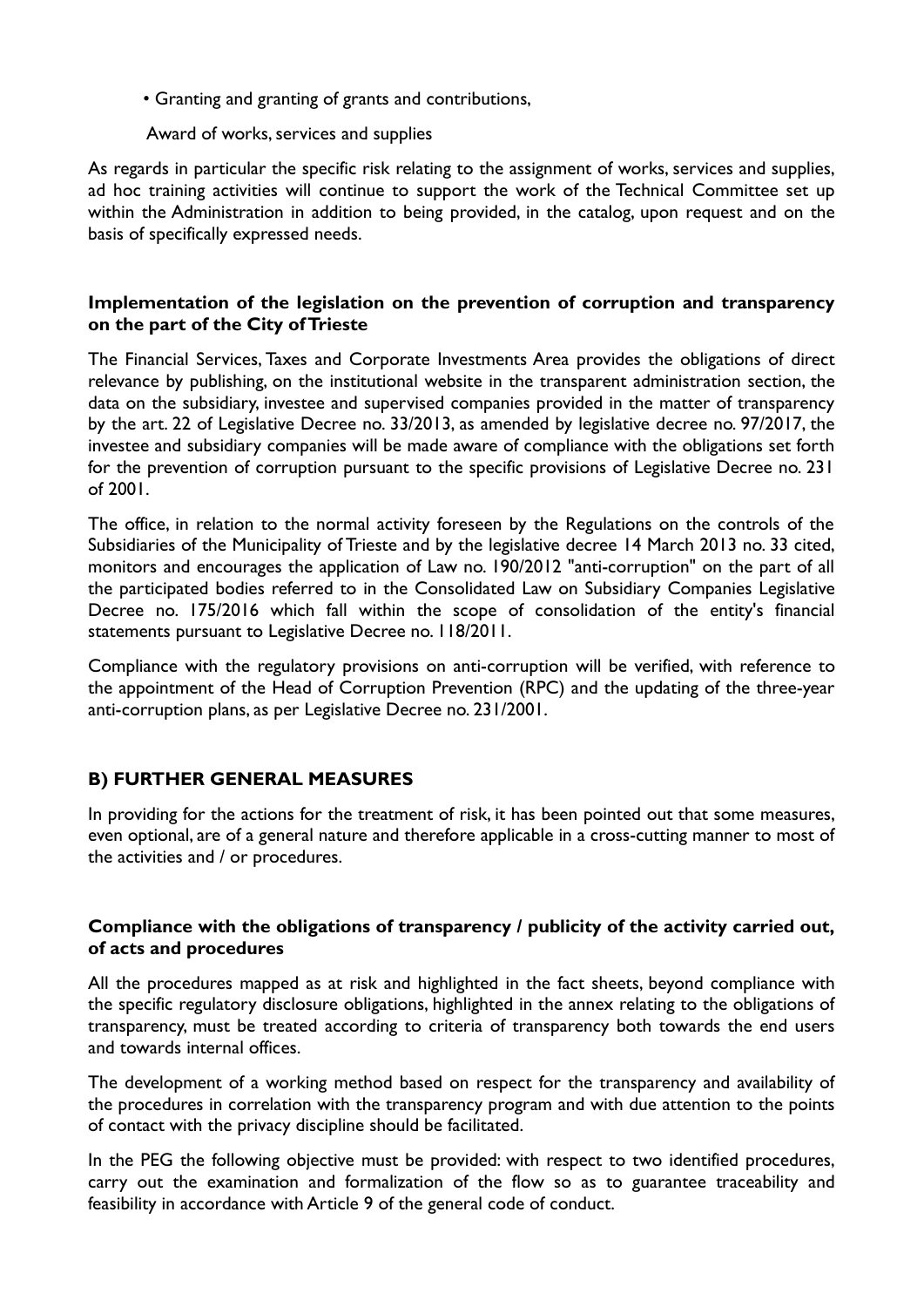#### **Development of staff skills**

This is a training activity aimed at improving the specialist knowledge that supports the skills of each work area or training in the areas of competence to face work with the necessary knowledge, since corruption phenomena can lurk where knowledge is not widespread. This type of training / competence / updating is carried out directly within the structures and individual offices, without prejudice to general training by the training office.

Each manager must provide a total of 6 hours of educational activity, including through a delegation to their Organizational Positions, and must report this training to the Anti-Corruption Officer specifying the topic / topics covered, the methods of carrying it out, who carried out it , recipients and participants.

#### **Actions to ensure compliance with the constitutional duties of diligence, loyalty, impartiality and exclusive service by the public interest**

Promotion of collaborative attitudes of employees in favor of the development of good practices, of the efficiency of the Administration and of a better relationship with users. This measure is included in the code of conduct as proactive behavior in favour of citizens.

Objective: the Manager reports to the Responsible the name of he who has implemented positive actions of particular relevance or good practices or commendable behaviors of utility for the institution.

#### **Involvement of peripheral offices**

The existence of peripheral structures implies the need for their greater "approach to the center" through a more careful circulation of information useful for the execution of work performance. In order to further promote the enhancement of activities and compliance with safety regulations, the involvement of the Responsible is provided, particularly in carrying out inspections with the aim of verifying the status of the workplaces and the elements characterizing the organizational well-being.

#### **Greater digitalisation of processes and procedures to allow quick access to applicants and monitoring of their duration**

In accordance with the 2015-2017 Triennial Corruption Prevention Plan, the Municipality has extended the possibility of access through a single digital front end by adding access to the Building Practices Portal and to the Portal for the management of concessions for the SUAP. Occupation of public areas. This front end is going to be implemented with authentication via SPID in the near future.

An analysis was made of the Data Base of the Occupations of Soil, of Public Areas and of Public Works for their connection with the SIT tools of the Authority. Specific linking fields and technical methods have been defined. Work was carried out to identify the technical methods for connecting various management systems with a single management system document, already in use and connected to the protocol.

The procedure has been prepared to allow, starting from the first municipal commission (Giunta) of 2017, to use a management software for the preparation of the decision-making proposals, from the draft phase of the act up to its publication on the Official Board (Albo Pretorio).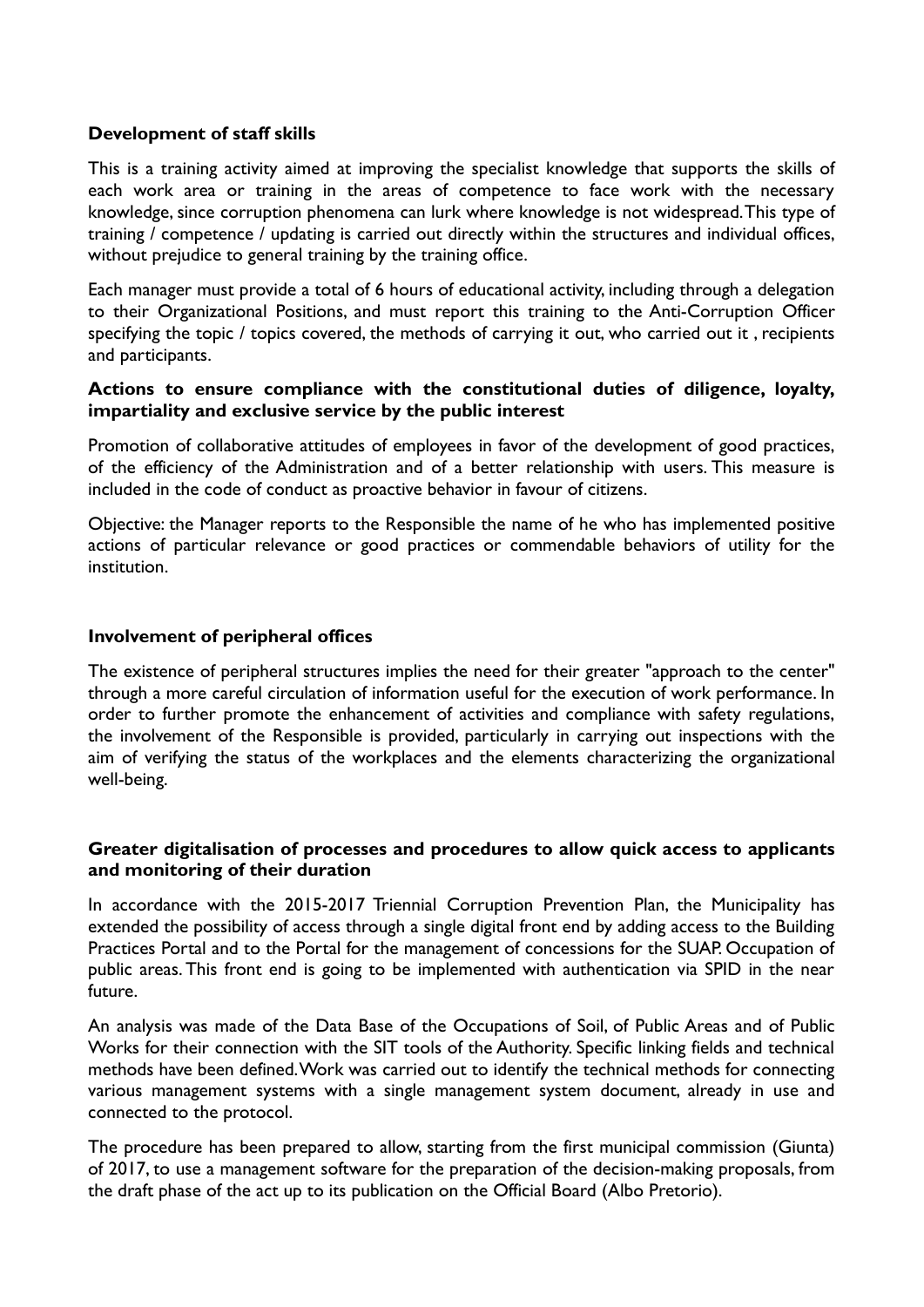In order to guarantee the certainty of the preservation of all the administrative documentation formed in digital mode, the Administration signed an agreement for the assignment to the FVG Region of the conservation of such acts.

During 2016, the Administration adopted a document titled "Guidelines for Open Data", taking into consideration its importance as a tool for transparency and democratic control over its work.

The Municipality is working to identify an adequate tool for the construction of an open data portal, updated to the most advanced standards, to be managed independently.

For the Private Building Service and Public Residential Building, Landscape, the portal for the fully electronic presentation of building practices is being activated with the aim of standardizing the procedures, reducing the risks of processing discretionary practices and guarantee the immutability and traceability of what has been presented.

#### **Compliance with standards and / or regulations**

Compliance with the regulations is facilitated by the aforementioned training and must be accompanied by a work of updating in line with other regulatory interventions.

#### **Reduction of discretion in administrative procedures and in business processes**

The size of the institution, the diversification of the activities carried out by the operating structures and the multiplicity of offices in the territory favor, in fact, a problematic lack of homogeneity in dealing with practices having the same content.

The objective is to re-establish a widespread coherence of the activity of all the offices above all through guidelines provided by the managers.

#### **Issuing of measures with precise and complete motivations**

Motivation is of such importance that it must always be kept in mind, so much so that even, as part of the internal control system, it constitutes a specific control point, in order to check its clarity and its compliance with the typical cause of the act.

Objective: to carry out a check on the 10% of the determination to contract aimed at verifying the presence of the requisite foreseen by the ANAC guidelines of an adequate and / or strengthened motivation.

#### **Update of the sheets of all the administrative procedures of the institution in order to be able to work with known and standardized procedures and to provide clear information to users**

In order to implement the anti-corruption / transparency regulations, the entity pursues the constant updating / updating of the procedural sheets managed by each structure.

The process of updating the procedure sheets is followed by the update of the publication, on the municipal civic network in the section "How do I do it", within the single files of the proceedings, of the information relating to the duration, of the name of the manager as well as the related forms available and all other forms to be made available also pursuant to Article 35 of Legislative Decree no. 33/2013.

Objective: The updating of the procedural forms will also require rewriting in a more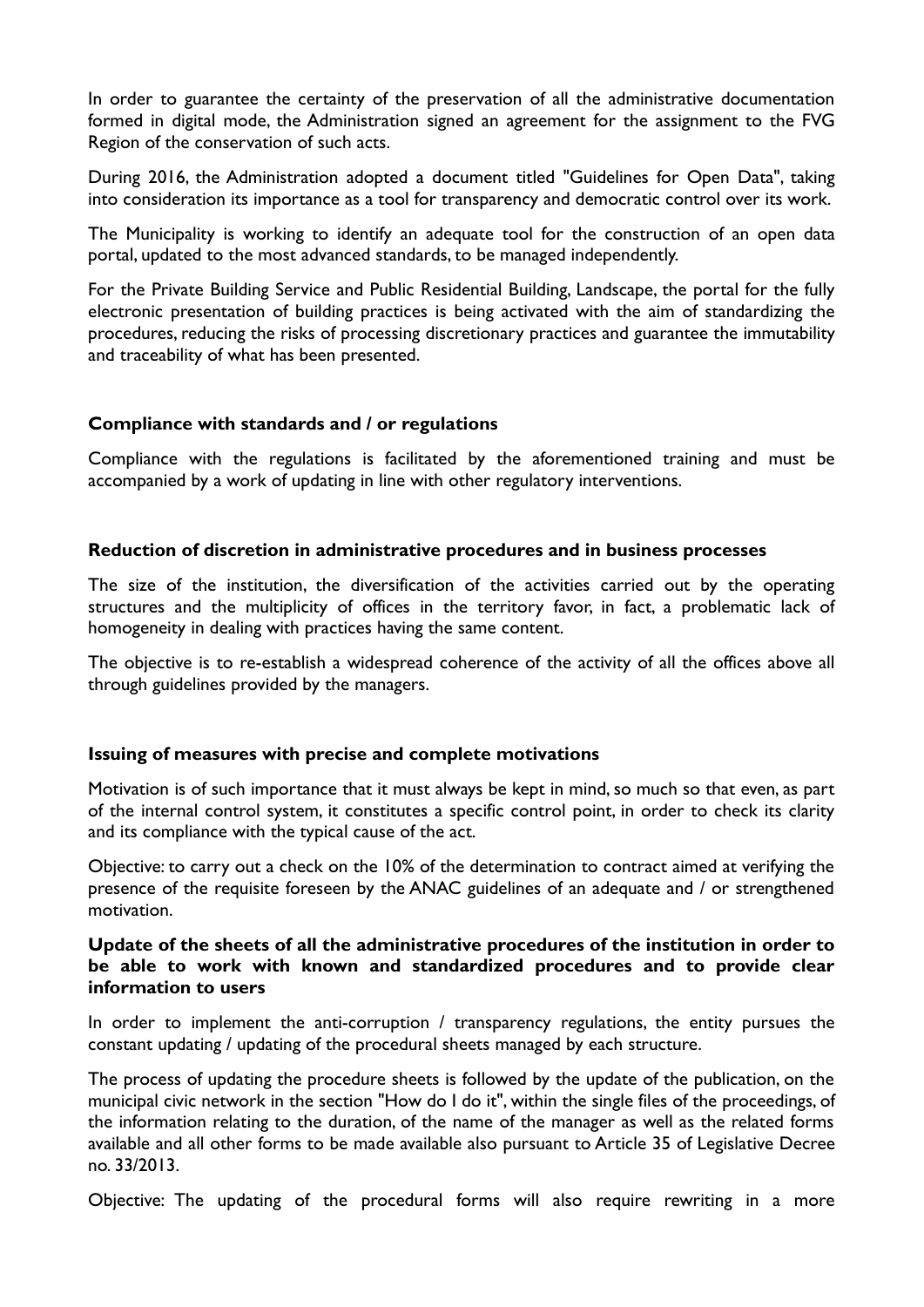understandable, homogeneous and less studded language of technicalities, aimed at citizenship on the occasion of the opening of the new institutional web- site planned for 2019.

#### **Monitoring of procedural times**

Supervision of compliance with the timing of the conclusion of the proceedings responds both to the logic of anti-corruption, invoked as an anti-corruption measure, especially in the part-time proceedings in the context of risk analysis conducted by the structures, both in terms of transparency and that of the administrative correctness, both to that of the effectiveness of the service, so as to constitute an element of evaluation of individual performance.

#### **Access to the databases of other bodies**

Digitization and collaboration between organizations that allow shared access to databases on the basis of ratings given in relation to the specific institutional purposes pursued by each office / user, such as the SIATEL / PUNTO FISCO portals (tax register), SISTER / PORTAL OF THE MUNICIPALITIES (land registry and buildings), TELEMACO (Business Register of the Chamber of Commerce, Crafts and Agriculture), TAVOLARE (land register of the FVG Region), INPS (ISEE database and additional databases), facilitate the correct handling of the practices still respecting the European regulation on privacy.

#### **Internal administrative regularity checks**

The Auditing - internal controls Plan provides the operational methods for all internal controls.

In particular, the subsequent control of administrative regularity measures and verifies the conformity and consistency of the deeds (managerial decisions of cost commitment, contracts and other administrative deeds) and / or procedures, also in terms of quality, with respect to the following predefined standards:

- regularity of procedures, compliance with deadlines, formal correctness in issued orders;
- reliability of the data reported in the provisions and in the relative attachments;
- compliance with legislation in general;
- compliance with regulatory standards, internal circulars and guidelines;
- compliance with planning documents.

The control is carried out under the direction of the Director Secretary General, according to the most directly applicable general principles of company audit, such as:

• independence: the auditors must be independent of the activities being audited and must not have participated in their management;

- integrity and objectivity;
- competence, professionalism and diligence;
- confidentiality.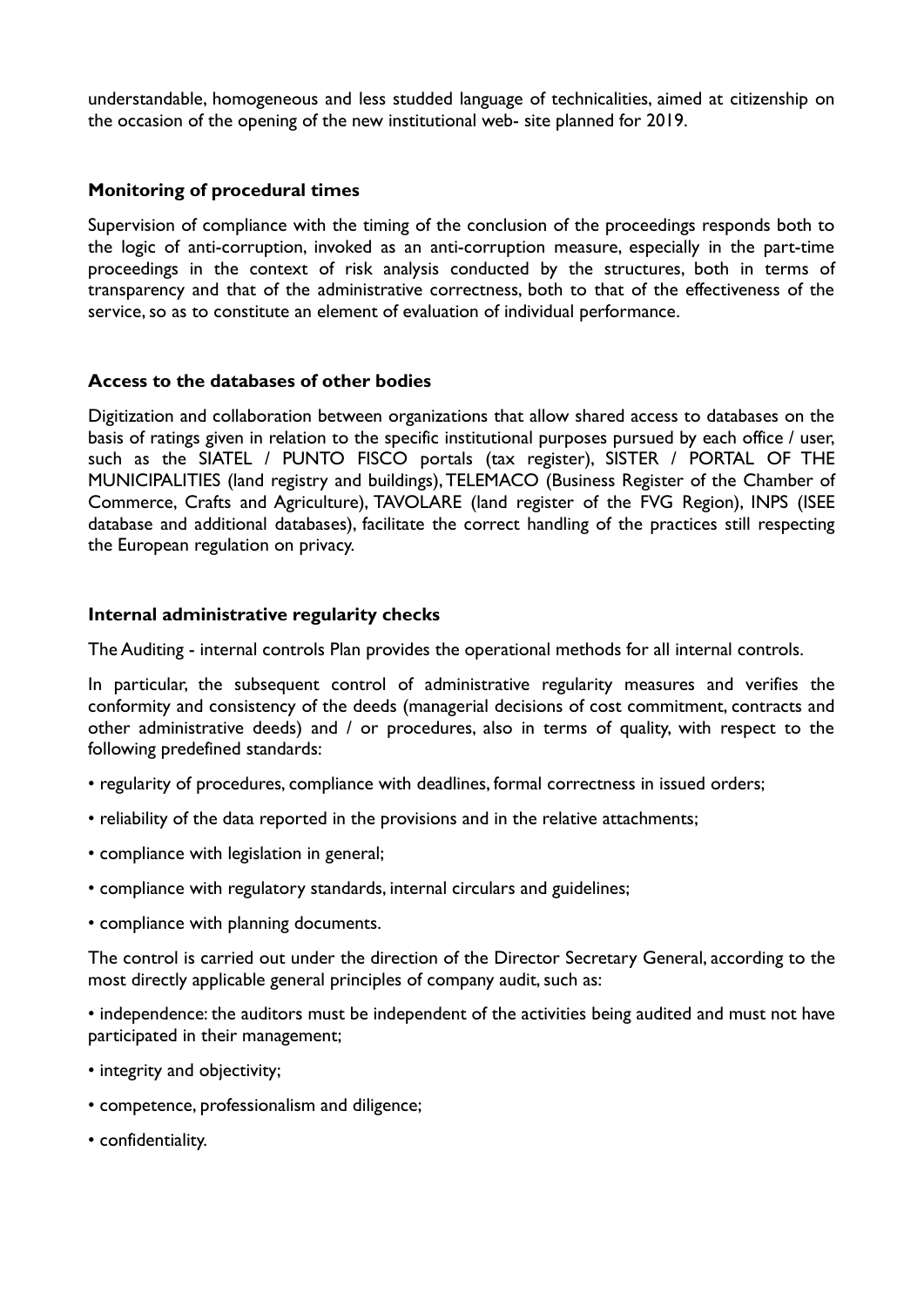The Auditing Plan focuses on a percentage of deeds established by the Secretary General, with his own determination, based on the number of the same for each type of procedure.

Random selection is carried out using a sampling technique, carried out with a computer program and justifiably formulated on the two variables of the total number of registrations by type of procedure and the percentage as identified above.

As a result of the checks, feedback is sent to the structures which acts as an impulse to improve and standardize the procedures.

## **Verification of possible family kinship in the relationship between the institution and third parties**

Verification of the relationship between the institution and third-party contractors / concessionaires / recipients of authorizations / beneficiaries, with particular reference to any relationship of kinship or affinity between the owners, administrators, shareholders, employees, third parties and managers and Employees of the Municipality, is carried out through the inspection of the Chamber of Commerce and the database of the registry office.

Objective: each interested structure will carry out the control for the contracts that exceed the threshold of  $\epsilon$  500,000 and on a percentage of 10% for purchases that do not exceed  $\epsilon$  2,000 (except that at least one check must be carried out).

# **C) SPECIFIC MEASURES IN RELATION TO THE INDIVIDUAL RISK AREAS**

Additional specific measures related to individual proceedings or processes are entered directly into the risk area sheets.

# **THIRD PART**

## **10. IMPLEMENTATION OF THE PLAN AND INTEGRATION WITH OTHER PROGRAMMING DOCUMENTS**

The Municipality of Trieste is committed to ensure the maximum dissemination and effective knowledge of the Anti-Corruption Plan to all employees, using the municipal intranet, and implementing specific training programs, which will be mandatory and differentiated according to the level of risk.

Furthermore, all the Anti-corruption Plans are published on the institutional website of the Municipality, under the section Transparent Administration, in General Provisions and in Other Contents - Prevention of Corruption.

The results relating to the implementation of the Anti-corruption Plan are contained in the annual report drawn up pursuant to Article 1, paragraph 14 of Law no. 190/2012 and published in accordance with the principles and procedures provided for by current national legislation, in particular by the d. Legislative Decree no. 33/2013.

Actions and behaviors provided by the Anti-Corruption Plan are included in the Performance Plan as a guide for the organizational structures.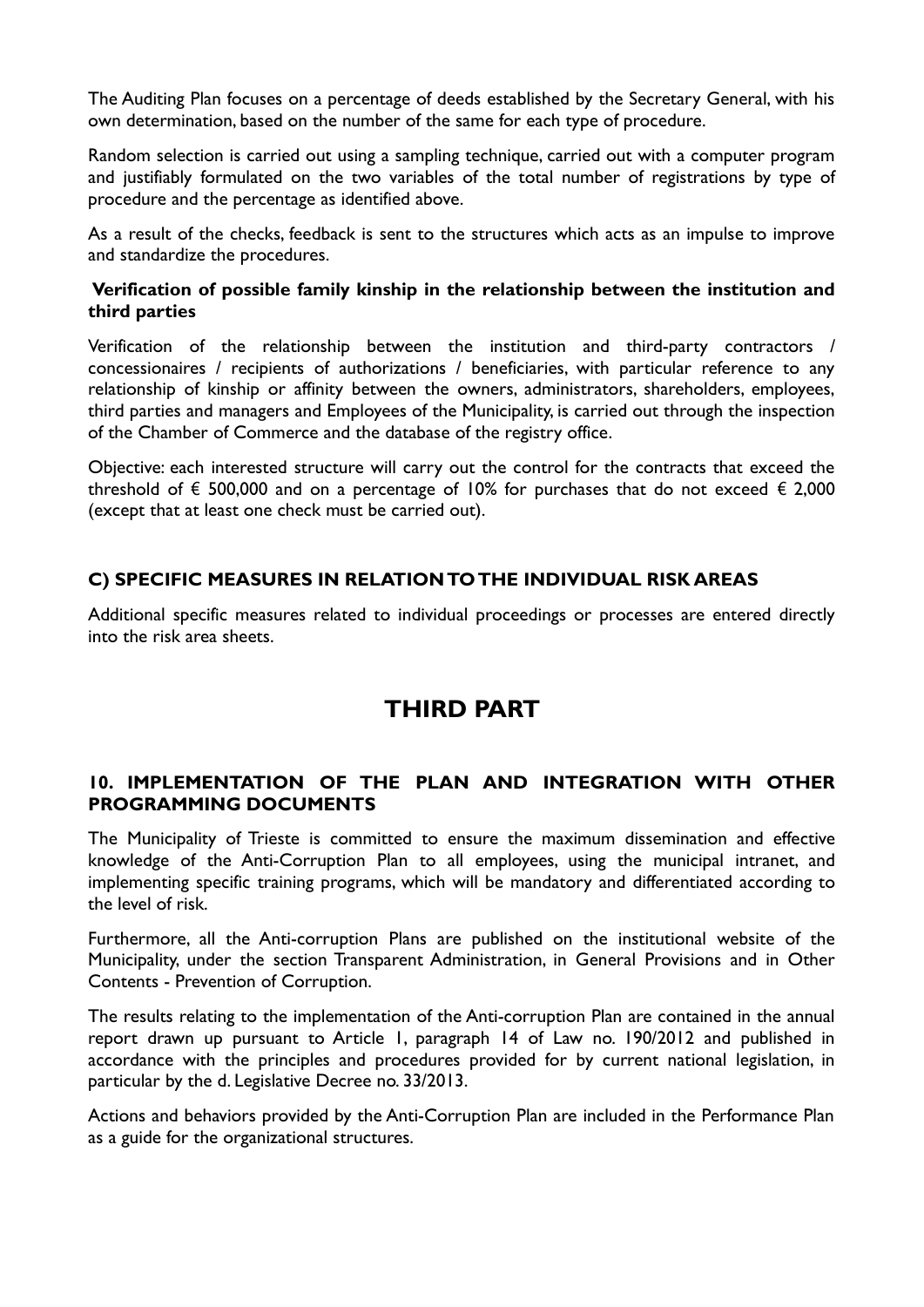# **11. CONTROLS AND RISK MONITORING**

The monitoring stage consists in verifying the effectiveness of the prevention systems implemented and is carried out by the subjects participating in the entire risk management process.

Control and monitoring activities have a strategic value for the Respnsible since, together with the approval of this Plan, he is required to report every year on the effectiveness of the prevention measures.

To this end, the effectiveness of prevention policies with respect to the following areas must be certified, on the basis of a specific declaration issued by all directors:

- actions and control in risk management;
- training on the subject of anti-corruption in compliance with specific planning;
- application of the provisions set forth in the codes of conduct.
- verifies, in the performance of the activities identified as "at risk of corruption and / or illegality", compliance with the terms of the proceedings, as per the current municipal regulation and related forms, both through the publication on the site of the procedural procedures, and through specific verifications carried out;
- verification of the control on situations of conflict of interest, even potential, in particular on the existence of family relationships, also through random checks, by the office of the Manager;
- verification of the rotation of the processors in the highest risk offices, or of the application of alternative measures by presenting an annual report by the director of the department concerned and the director of the Human Resources Service;
- verification of the implementation of the training activities included in the plan by reporting to the Director of the Human Resources Service;
- verification of the application of the provisions on the subject of non-assignment and incompatibility of the offices, by the office of the Manager, through random checks;
- verification of the implementation of the provisions regarding external appointments, through the report of the Director of the Human Resources Service;
- verification of the activation of disciplinary responsibility in case of violation of duties of conduct, even in the event of failure to comply with the provisions of the anti-corruption plan, by the employees and managers of the Municipality, by the office of the anti-corruption officer with the collaboration of the UPD;
- verification of the activation of transparency measures, by the Responsible.

On a six-monthly basis, once the verification phases have been carried out, the managers of the Municipality must produce a reporting document which contains not only general checks but also the cards, in order to express an opinion on the appropriateness and actuality of the measures adopted, the results of which are illustrated in the paragraph dedicated to monitoring in the initial part of the Plan.